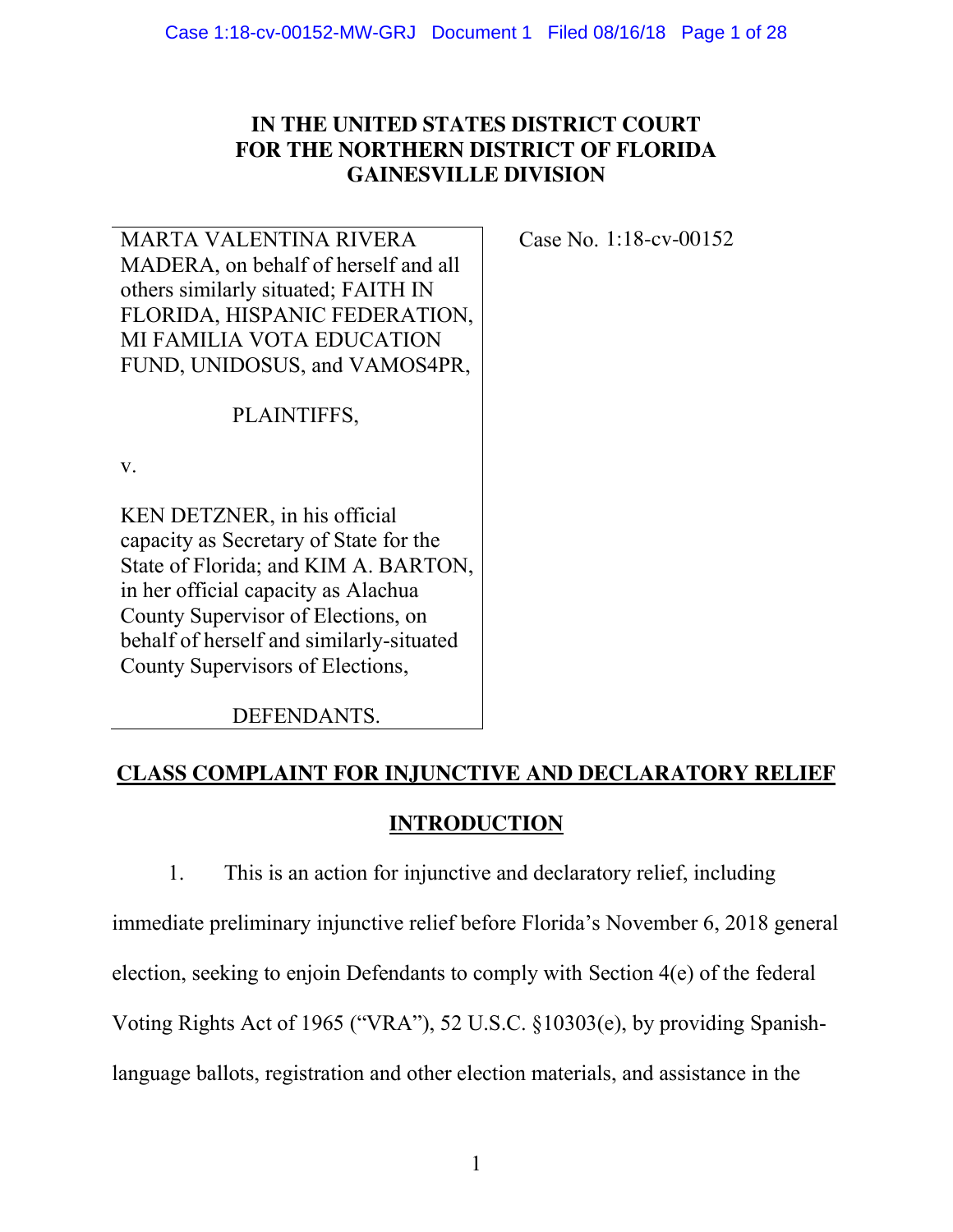following thirty-two (32) Florida counties for the November 6, 2018 election and future elections: Alachua, Bay, Brevard, Charlotte, Citrus, Clay, Columbia, Duval, Escambia, Flagler, Hernando, Highlands, Indian River, Jackson, Lake, Leon, Levy, Manatee, Marion, Martin, Monroe, Okaloosa, Okeechobee, Pasco, Putnam, St. Johns, St. Lucie, Santa Rosa, Sarasota, Sumter, Taylor, and Wakulla Counties (hereinafter, "the Counties").

2. Section 4(e) of the VRA protects the voting rights of American citizens educated in Spanish-speaking Puerto Rican schools. 52 U.S.C. §10303(e). Section 4(e) requires that Spanish-language ballots, registration, and election materials, instructions, and assistance be provided to these citizens so that they may effectively exercise their right to vote. *See id.*

3. Section 4(e)'s protections apply to thousands of Spanish-speaking Puerto Ricans who reside and are eligible to vote in the Counties. But Defendants intend to conduct the upcoming 2018 general election in the Counties entirely or predominantly in English, in direct contravention of those protections.

4. Accordingly, Plaintiff Marta Valentina Rivera Madera, an individual resident of the Counties who will be unable to meaningfully exercise her right to vote unless Spanish-language materials and assistance are provided, as well as Plaintiffs Faith in Florida, Hispanic Federation, Mi Familia Vota Education Fund, UnidosUS, Vamos4PR (collectively, "Organizational Plaintiffs"), bring this action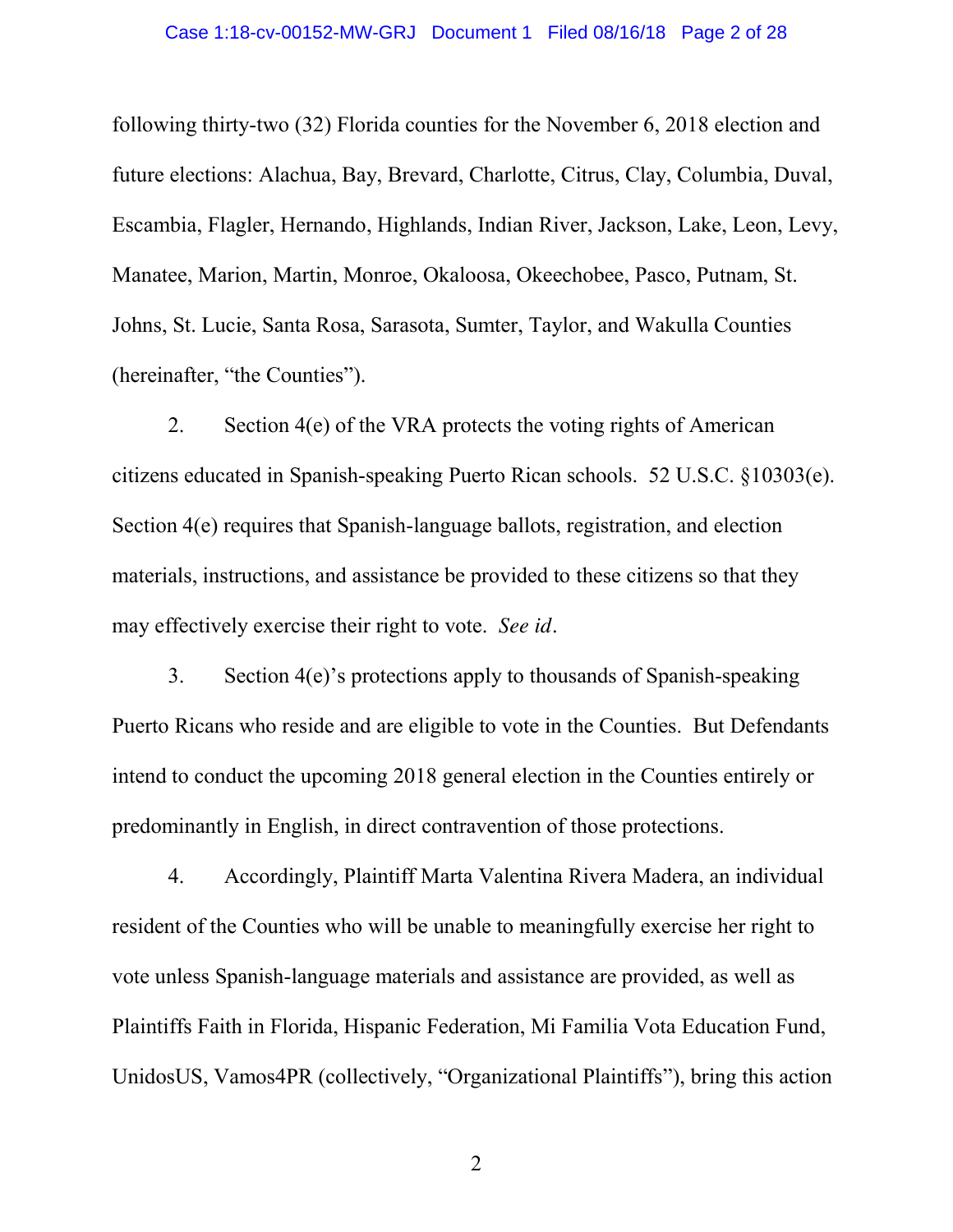seeking preliminary injunctive relief to require Defendants to comply with the VRA and provide Spanish-language ballots, other registration and election materials, and assistance for the upcoming November 6, 2018 general election, as well as declaratory relief and permanent injunctive relief covering subsequent elections.

5. Plaintiff Rivera seeks to bring this action on behalf of herself and a class of all others similarly situated, pursuant to Federal Rule of Civil Procedure  $23(b)(2)$ .

6. Plaintiff Mi Familia Vota Education Fund brings this action on its own behalf and also on behalf of its members, who include members of the proposed plaintiff class.

7. Plaintiffs Faith in Florida, Hispanic Federation, UnidosUS, and Vamos4PR each bring this action on their own behalf. (Plaintiff Rivera and the Organizational Plaintiffs are collectively referred to as "Plaintiffs").

8. Plaintiffs bring their claims against Florida's chief election officer, Defendant Secretary of State Ken Detzner, and against a proposed defendant class consisting of the thirty-two (32) Supervisors of Elections in the Counties, represented by Defendant Alachua County Supervisor of Elections Kim A. Barton.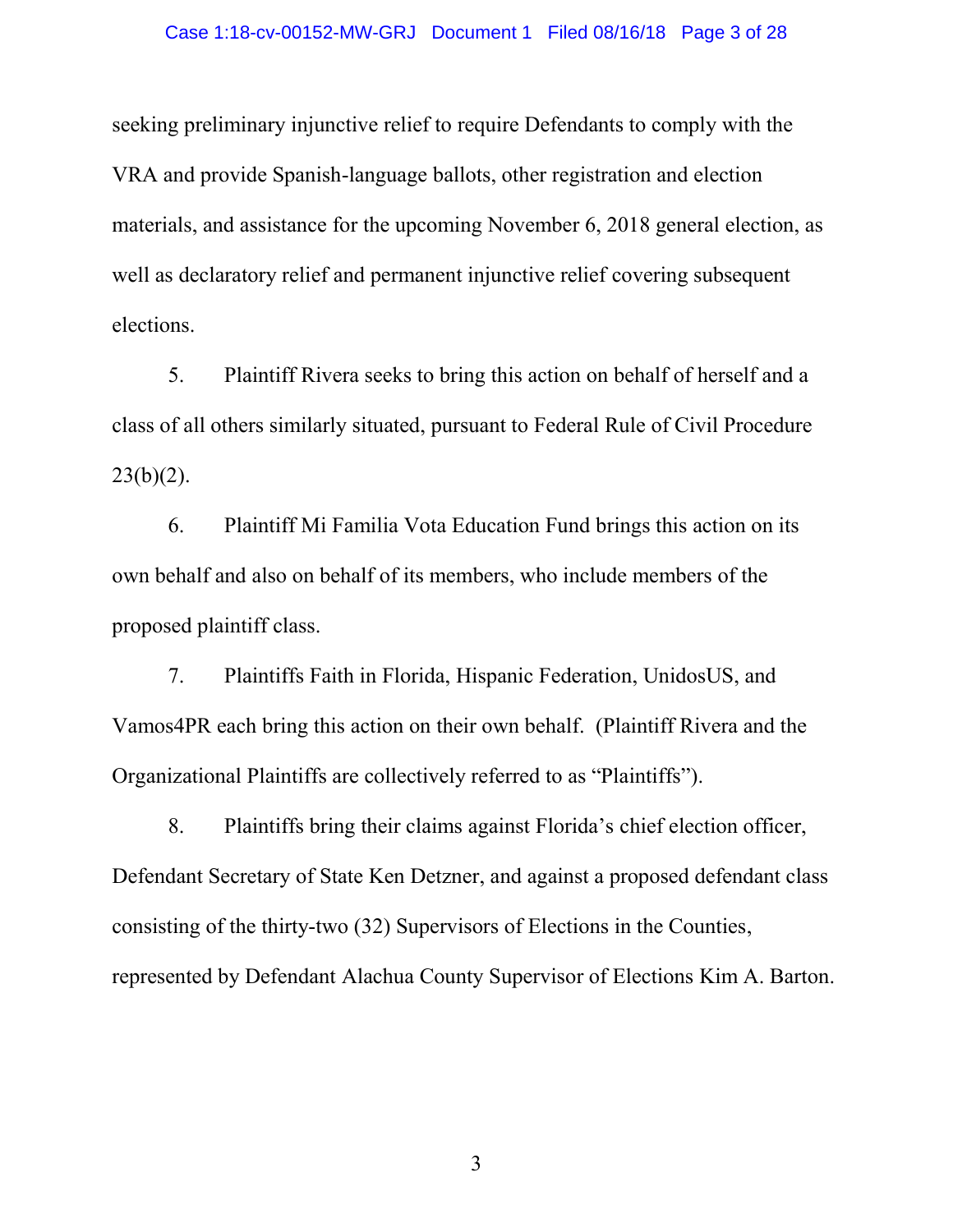## **JURISDICTION AND VENUE**

9. This action for declaratory and injunctive relief arises under the Voting Rights Act of 1965 as amended, 52 U.S.C. §§10101 et seq., and the Civil Rights Act of 1871, 42 U.S.C. §1983.

10. This Court has subject matter jurisdiction under 28 U.S.C. §1331 because this action arises under the laws of the United States, under 52 U.S.C. §10101(d) because this action arises under the Voting Rights Act, and under 28 U.S.C. §§1343(a)(3)-(4) and 1357 because this action seeks equitable and other relief pursuant to an act of Congress providing for the protection of the right to vote.

11. This Court has authority to issue declaratory relief under 28 U.S.C. §§2201 and 2202.

12. Venue is proper in this District pursuant to 28 U.S.C. §1391(b) because, among other things, a substantial part of the events or omissions giving rise to the claim have occurred and will continue to occur in this District, because Plaintiff Rivera resides in this district, and because Defendants Ken Detzner and Kim A. Barton have their principal places of business in this District.

13. Under N.D. Fla. Local Rule 3.1(A)-(B), this case is properly filed in the Gainesville Division of this District because, among other things, a substantial part of the events or omissions giving rise to the claim have occurred and will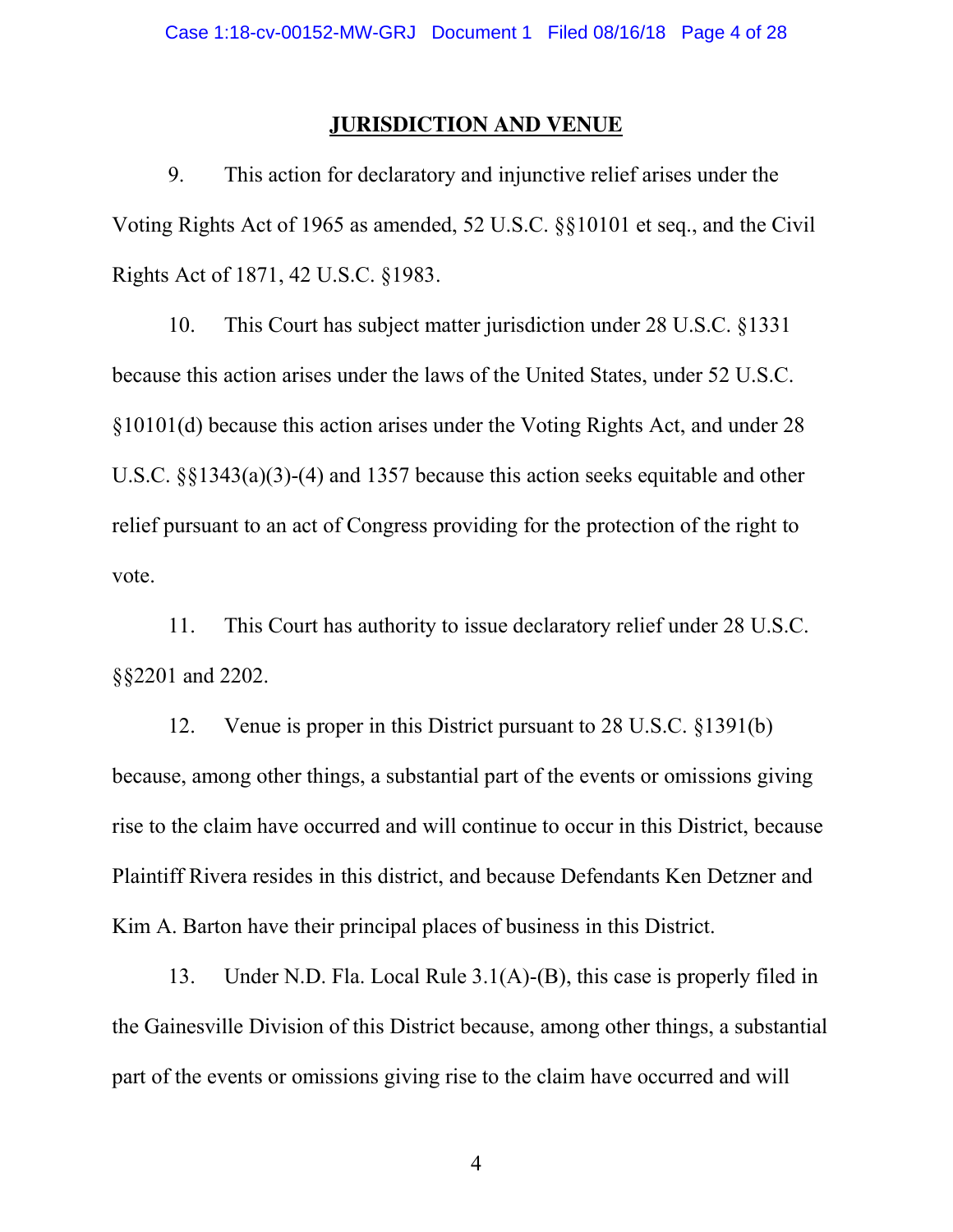continue to occur in counties included in the Gainesville Division, because Plaintiff Rivera resides in a county included in the Gainesville Division, and because Defendant Alachua County Supervisor of Elections Kim A. Barton has her principal place of business in a county included in the Gainesville Division.

## **PARTIES**

## **Plaintiffs**

14. Plaintiff MARTA VALENTINA RIVERA MADERA is an adult U.S. citizen who is a resident of Alachua County, Florida. Ms. Rivera is eligible to vote in Alachua County, Florida. Ms. Rivera attended elementary through high school in San Juan, Puerto Rico, in which the predominant classroom language was Spanish. Spanish is Ms. Rivera's primary language, and she cannot read, speak, or understand English well. She wants and intends to vote in Florida's November 6, 2018 general election. She is not able to exercise her right to vote effectively in an English-only election.

15. Plaintiff FAITH IN FLORIDA is a statewide, nonpartisan, community organizing and advocacy nonprofit organization based in Florida. Ensuring voters within Faith in Florida's member congregations, including Puerto Rican, Spanishspeaking members, are able to vote effectively is an important part of Faith in Florida's organizational mission. In furtherance of that mission, Faith in Florida has a nonpartisan voter engagement campaign which visits Latino faith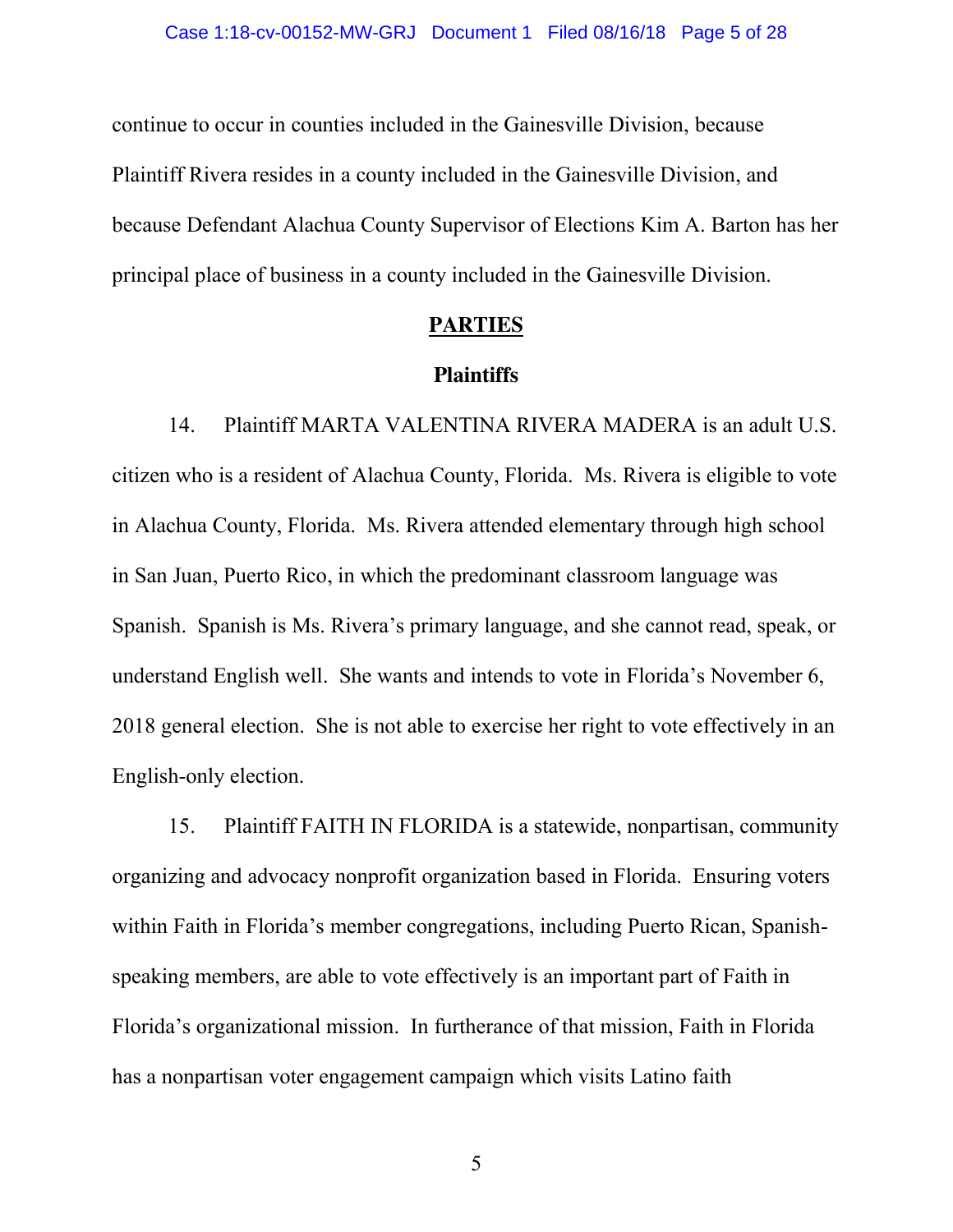## Case 1:18-cv-00152-MW-GRJ Document 1 Filed 08/16/18 Page 6 of 28

congregations, including in the Counties, to provide voter education and materials to Spanish-language voters and to help register Spanish-language voters. As a result of Defendants' and defendant class members' failure to ensure the provision of Spanish-language election materials and assistance to Spanish-speaking Puerto Ricans, including in the Florida 2018 general election, Faith in Florida will divert a portion of its limited resources to translate election information and provide support for Spanish-speaking voters within the Counties.

16. Plaintiff HISPANIC FEDERATION is a nonpartisan, nonprofit community organizing and advocacy organization, with an office in Florida, whose purpose is to empower and advance the Hispanic community, including by promoting and facilitating increased civic engagement. In furtherance of that mission, Hispanic Federation has a voter engagement advocacy program that works to mobilize and educate Spanish-speaking Floridians, including those within the Counties, to ensure those who are eligible and want to vote are able to do so. As a result of Defendants' and defendant class members' failure to ensure the provision of Spanish-language election materials and assistance to Spanishspeaking Puerto Ricans, including in the Florida 2018 general election, Hispanic Federation will divert a portion of its limited resources to providing Spanish language services to the Latino community within the Counties, including through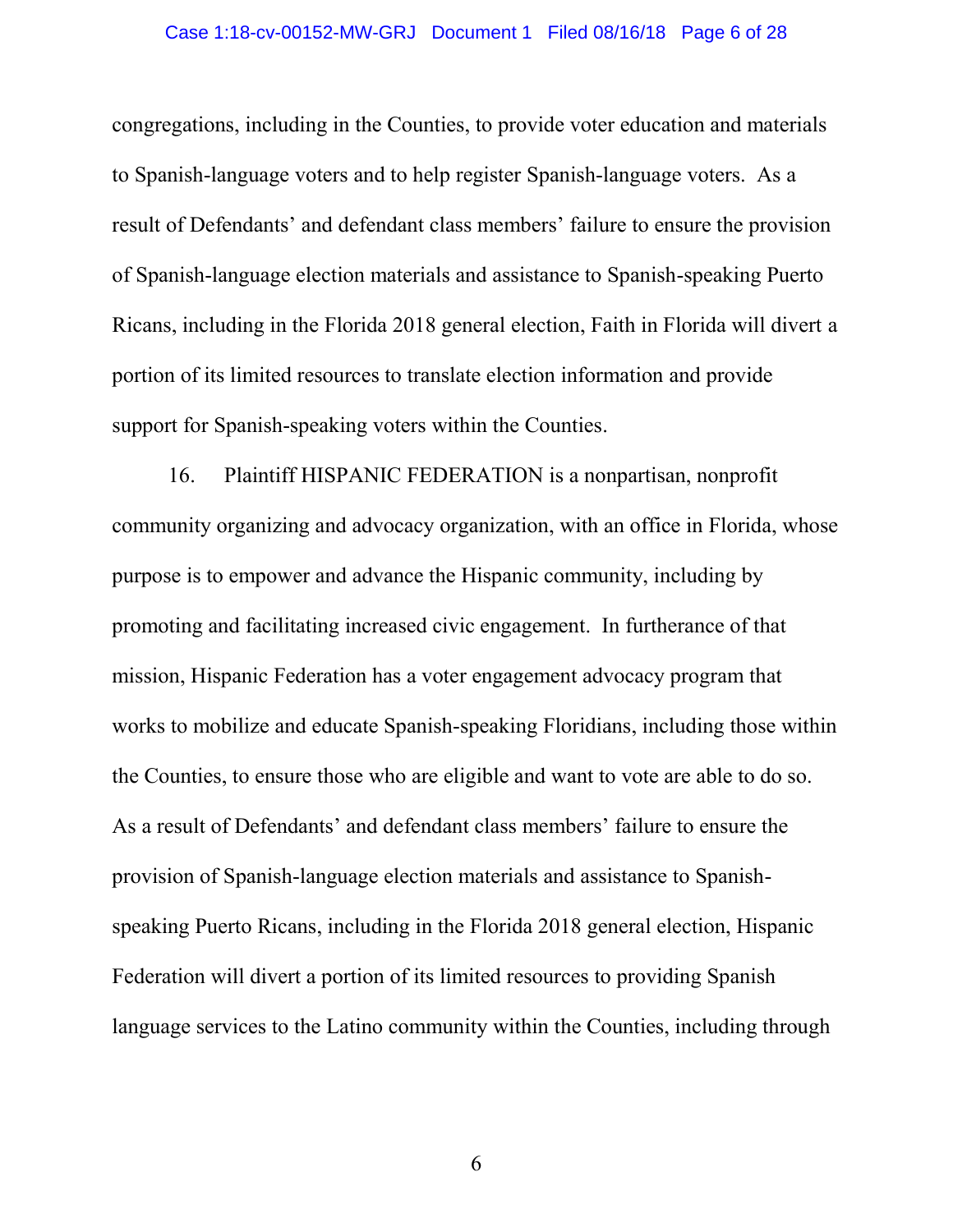community educational forums and support at the polls for Spanish-language voters.

17. Plaintiff MI FAMILIA VOTA EDUCATION FUND is a nonpartisan, nonprofit civic engagement organization, with offices in Florida, dedicated to empowering and engaging the Latino community in the democratic process. Mi Familia Vota Education Fund's mission is to facilitate civic engagement by the Latino community. In furtherance of that mission, Mi Familia Vota Education Fund, among other things, is one of the leading Latino outreach voter registration groups in Florida, and conducts voter registration efforts, education, and citizen workshops throughout Florida, including within the Counties. Mi Familia Vota Education Fund has members within the Counties who are eligible to vote, attended school in Puerto Rico in which the predominant classroom language was Spanish, and cannot vote effectively in English. As a result of Defendants' and defendant class members' failure to ensure the provision of Spanish-language election materials and assistance to Spanish-speaking Puerto Ricans, including in the Florida 2018 general election, Mi Familia Vota Education Fund will divert a portion of its limited resources to translating voting materials into Spanish, staffing a Spanish-language hotline, and providing one-on-one support for affected Spanish-language speakers within the Counties. Mi Familia Vota Education Fund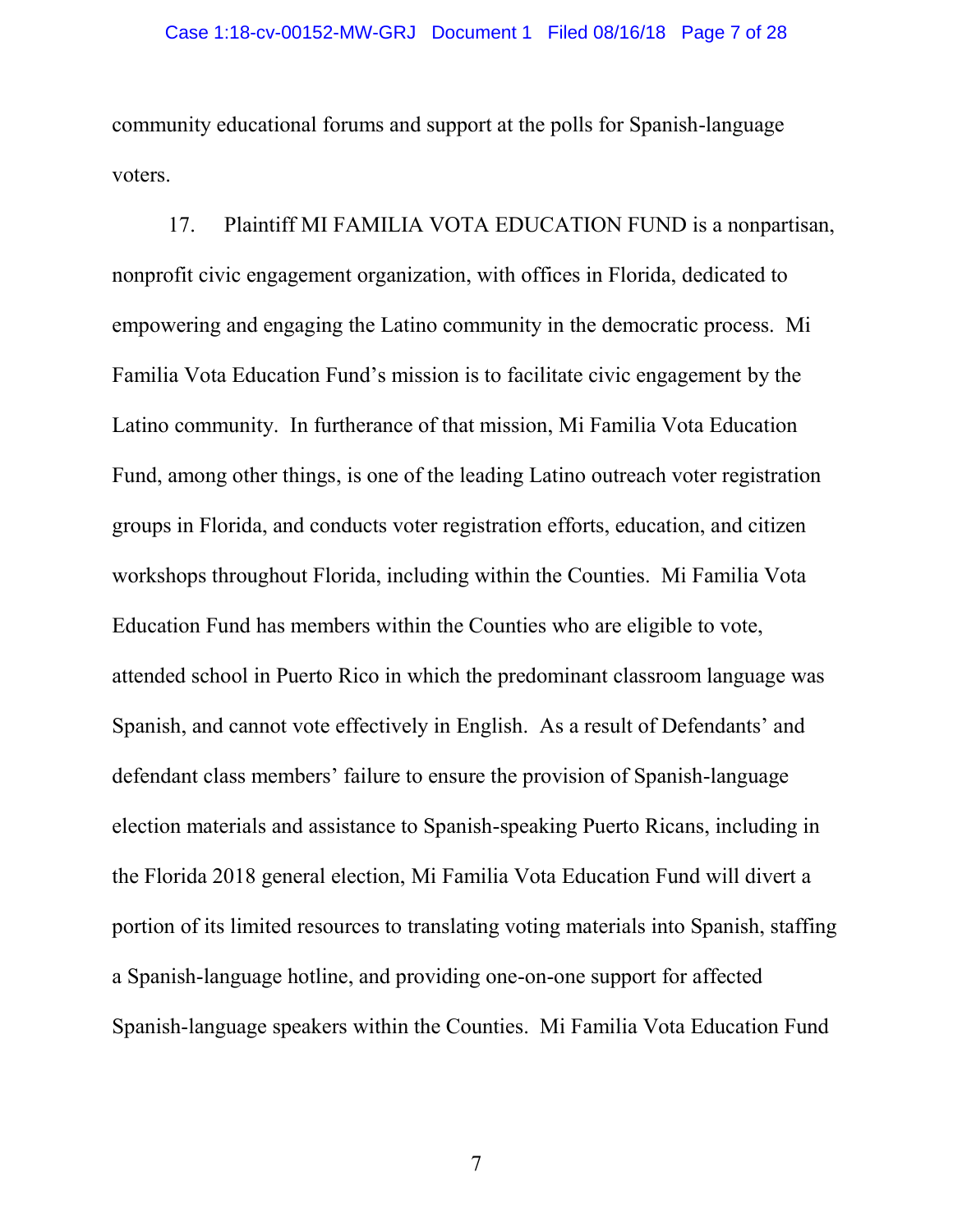# Case 1:18-cv-00152-MW-GRJ Document 1 Filed 08/16/18 Page 8 of 28

brings this suit on its own behalf and on behalf of its members, in order to ensure that they are not denied their right to vote.

18. Plaintiff UNIDOSUS is a nonprofit organization and the nation's largest Latino civil rights and advocacy organization. UnidosUS has offices in Florida and has 15 member organizations in Florida, including member organizations based or working in the Counties. UnidosUS works to build a stronger America by creating opportunities for Latinos, including by conducting a voter engagement campaign to mobilize and educate Spanish-speaking potential voters in the Counties and throughout Florida. As a result of Defendants' and defendant class members' failure to ensure the provision of Spanish-language election materials and assistance to Spanish-speaking Puerto Ricans, including in the Florida 2018 general election, UnidosUS is diverting its limited resources from other projects to translate voting materials and provide other Spanish-language assistance to Spanish-language voters within the Counties.

19. Plaintiff VAMOS4PR is a project of the Center for Popular Democracy, a nonpartisan, nonprofit organization. Vamos4PR is a national coalition, with offices in Florida, dedicated to empowering and engaging the Puerto Rican community in the democratic process. In furtherance of that mission, Vamos4PR works to ensure that Spanish-speaking voters in Florida have access to the necessary information and can exercise their right to vote. As a result of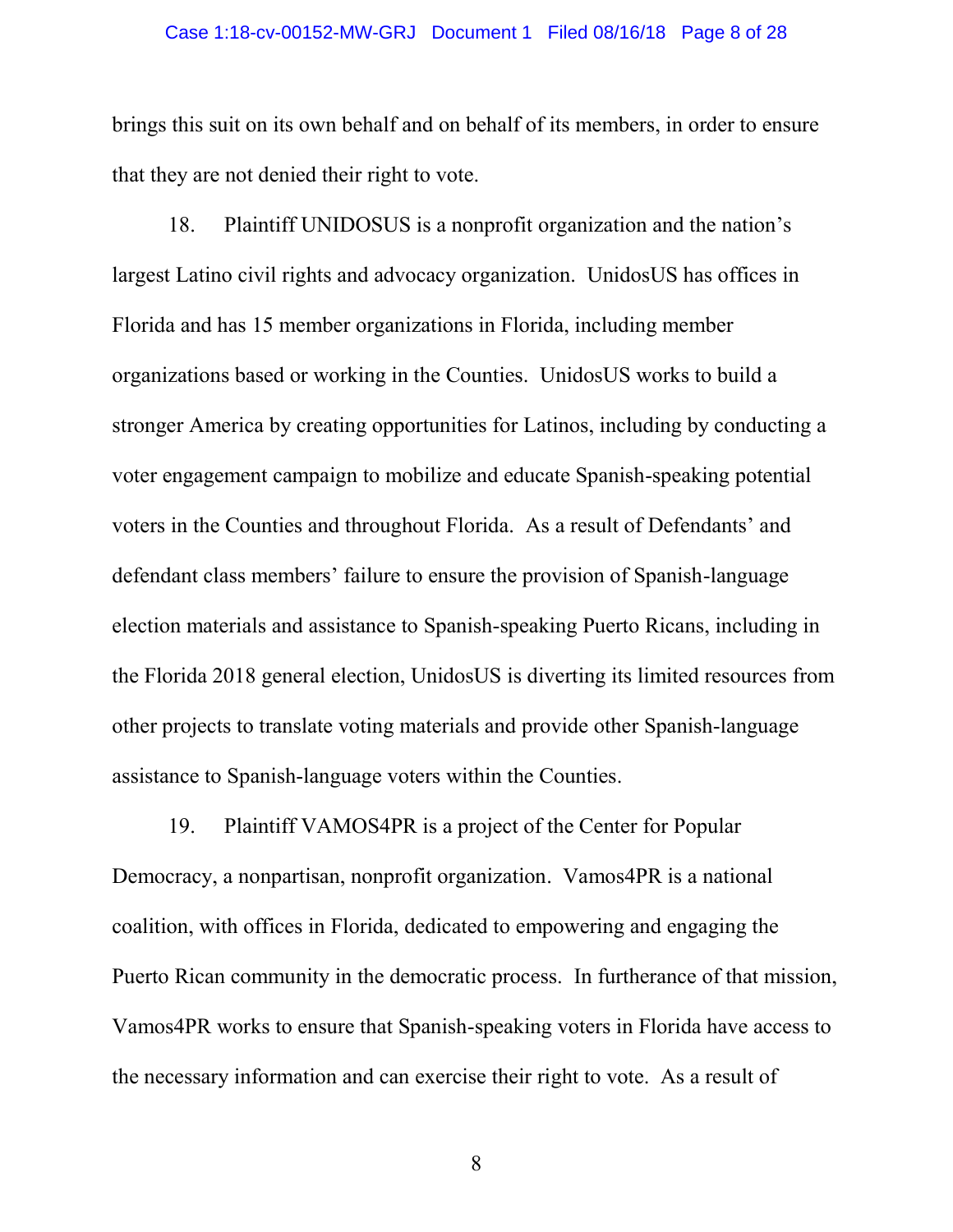Defendants' and defendant class members' failure to ensure the provision of Spanish-language election materials and assistance to Spanish-speaking Puerto Ricans, including in the Florida 2018 general election, Vamos4PR will divert some of its limited resources to providing Spanish-language voter education materials to voters in the Counties.

20. If Defendants and the proposed defendant class comply with Section 4(e) of the VRA and provide Spanish-language ballots, election materials, and assistance, Plaintiffs Faith in Florida, Hispanic Federation, Mi Familia Vota Education Fund, UnidosUS, and Vamos4PR could and would expend their resources on other voting rights and/or civic engagement projects leading up to the 2018 election.

21. Plaintiff Rivera brings this action on behalf of herself and the following proposed plaintiff class:

American citizens who attended some school in Puerto Rico, who have no or limited proficiency in English, and who are eligible to vote in any of the following Florida counties: Alachua, Bay, Brevard, Charlotte, Citrus, Clay, Columbia, Duval, Escambia, Flagler, Hernando, Highlands, Indian River, Jackson, Lake, Leon, Levy, Manatee, Marion, Martin, Monroe, Okaloosa, Okeechobee, Pasco, Putnam, St. Johns, St. Lucie, Santa Rosa, Sarasota, Sumter, Taylor, and Wakulla Counties.

22. The proposed plaintiff class is adequately defined by objective criteria that are not vague, ambiguous, or amorphous.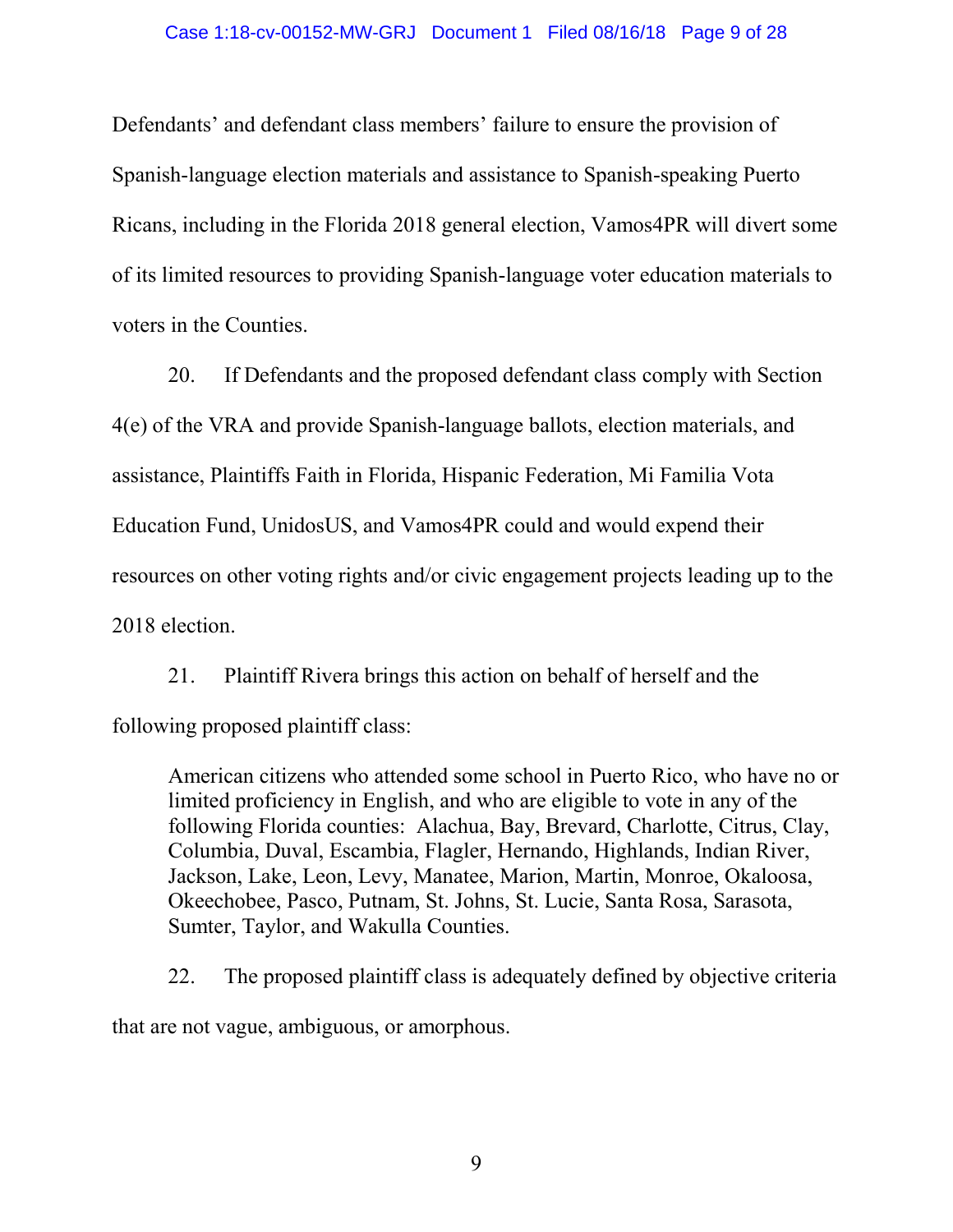#### Case 1:18-cv-00152-MW-GRJ Document 1 Filed 08/16/18 Page 10 of 28

23. The proposed plaintiff class is so numerous that separate joinder of all members is impracticable. A conservative estimate is that the proposed class includes more than 30,000 members.

24. There are questions of law or fact common to the proposed plaintiff class. Defendants and the proposed defendant class have engaged in a standardized course of conduct against all plaintiff class members by conducting English-only elections without providing sufficient Spanish-language materials or assistance. That course of conduct affects all class members in the same way by making voting more difficult or effectively impossible. In addition, at least the following questions of law or fact are amenable to class-wide resolution, and therefore common to the class:

> a. Whether Plaintiffs are entitled to relief under Section 4(e) of the VRA requiring Defendant Secretary of State Ken Detzner ("Secretary") to take action, including but not limited to issuing directives and other orders, to ensure that the Florida counties in which class members reside will provide Spanish-language election materials, including but not limited to ballots, sample ballots, voting guides, and registration materials, and will make available bilingual assistance for voter registration in advance of the voter registration deadline and bilingual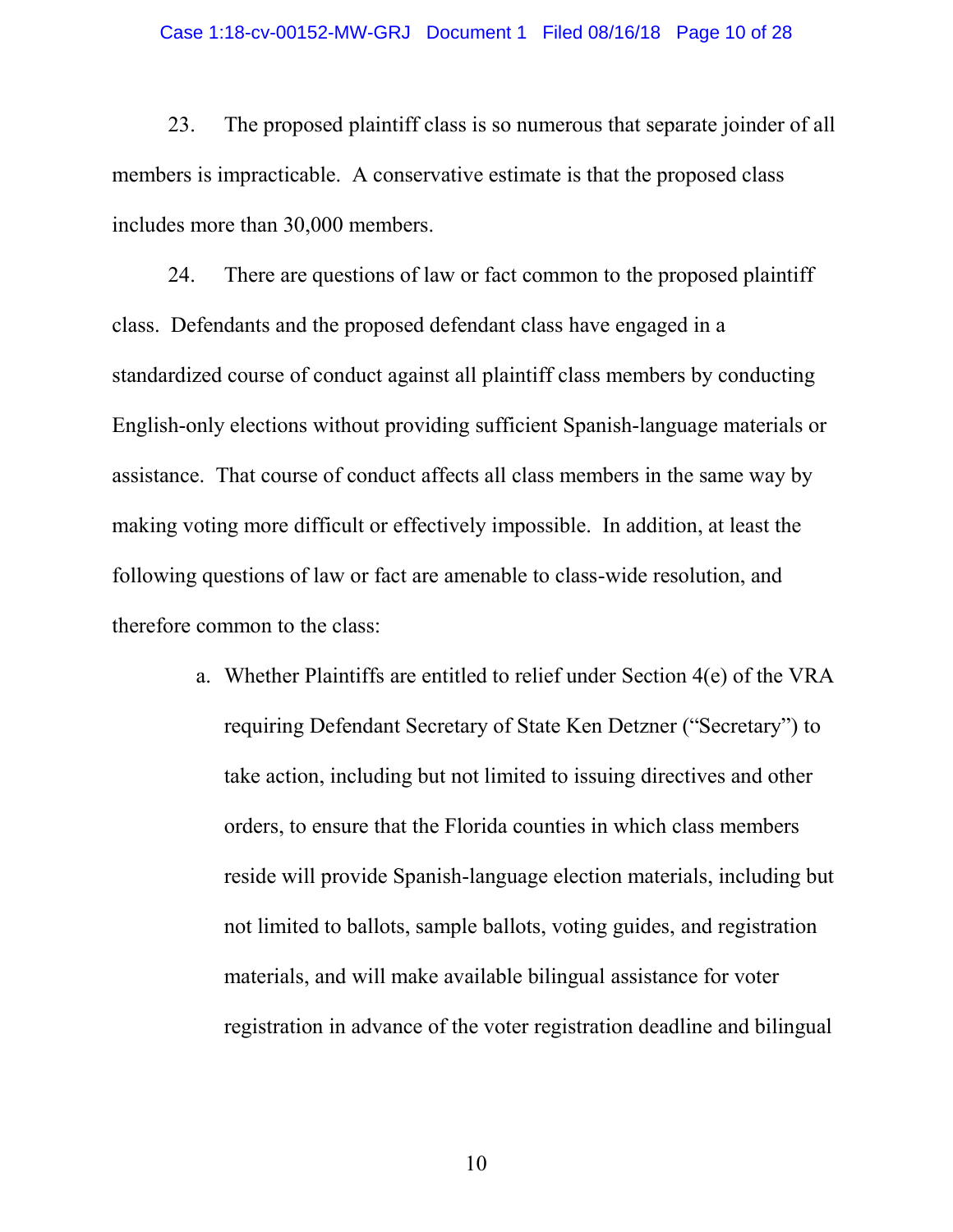poll workers to assist voters with absentee voting, at early voting sites, and on election day;

- b. Whether Plaintiffs are entitled to relief under Section 4(e) of the VRA requiring Supervisors of Elections in Florida counties in which class members reside to provide Spanish-language election materials, including but not limited to ballots, sample ballots, voting guides, and registration materials, and to make available bilingual assistance for voter registration in advance of the voter registration deadline and bilingual poll workers to assist voters with absentee voting, at early voting sites, and on election day;
- c. Whether the Court should provide declaratory relief holding that Section 4(e) of the VRA requires the provision of Spanish-language ballots, registration and other election materials to Spanish-speaking Puerto Rican voters and requires that bilingual assistance with voter registration in advance of the voter registration deadline and bilingual assistance during early voting, with absentee voting, and on election day be provided in the Florida counties in which class members reside; and
- d. Whether the Court should enter preliminary and permanent injunctive relief requiring the Secretary and the Supervisors of Elections in the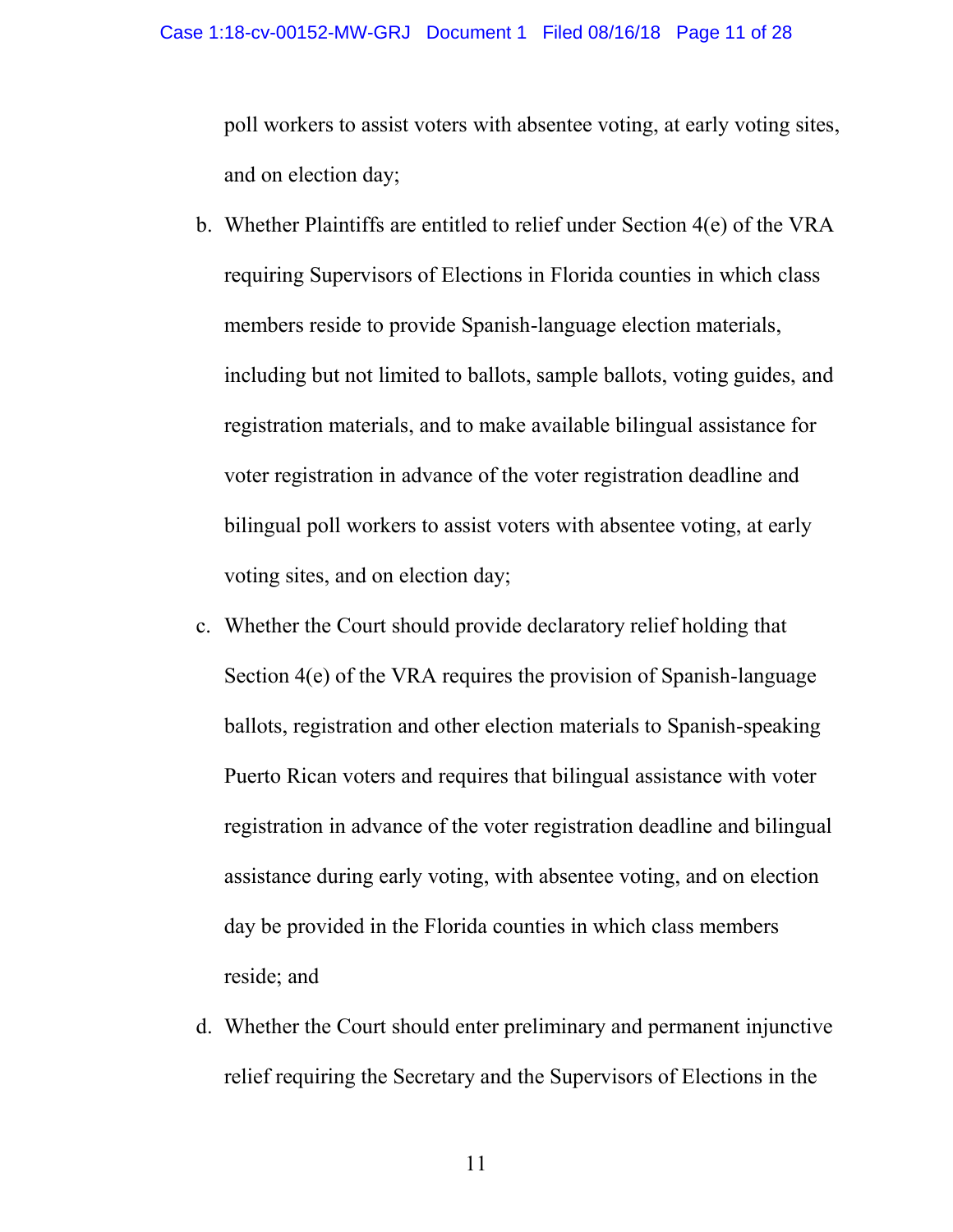counties in which class members reside to ensure the provision of Spanish-language election materials, including but not limited to ballots, sample ballots, voter guides, and registration materials, and to ensure the provision of bilingual Spanish-language assistance with voter registration, with absentee voting, and at the polls.

25. Plaintiff Rivera's claims are typical of the claims of the proposed plaintiff class. Plaintiff Rivera's claims arise from the same pattern or practice of Defendants and the proposed defendant class failing to provide sufficient Spanishlanguage election materials and assistance and are based on the exact same legal theory under Section 4(e) of the VRA.

26. Plaintiff Rivera will fairly and adequately represent the interests of the plaintiff class. Plaintiff Rivera has no conflicts with the proposed plaintiff class, and has retained qualified and experienced litigators to represent her.

27. A plaintiff class is appropriate under Federal Rule of Civil Procedure 23(b)(2) because Defendants and the proposed defendant class have acted on grounds that apply generally to the class, so that final injunctive relief or declaratory relief is appropriate respecting the plaintiff class as a whole. A single injunction or declaratory judgment will provide relief to each member of the proposed plaintiff class. If the Court orders Defendants and the proposed defendant class to ensure that Spanish-language election materials and assistance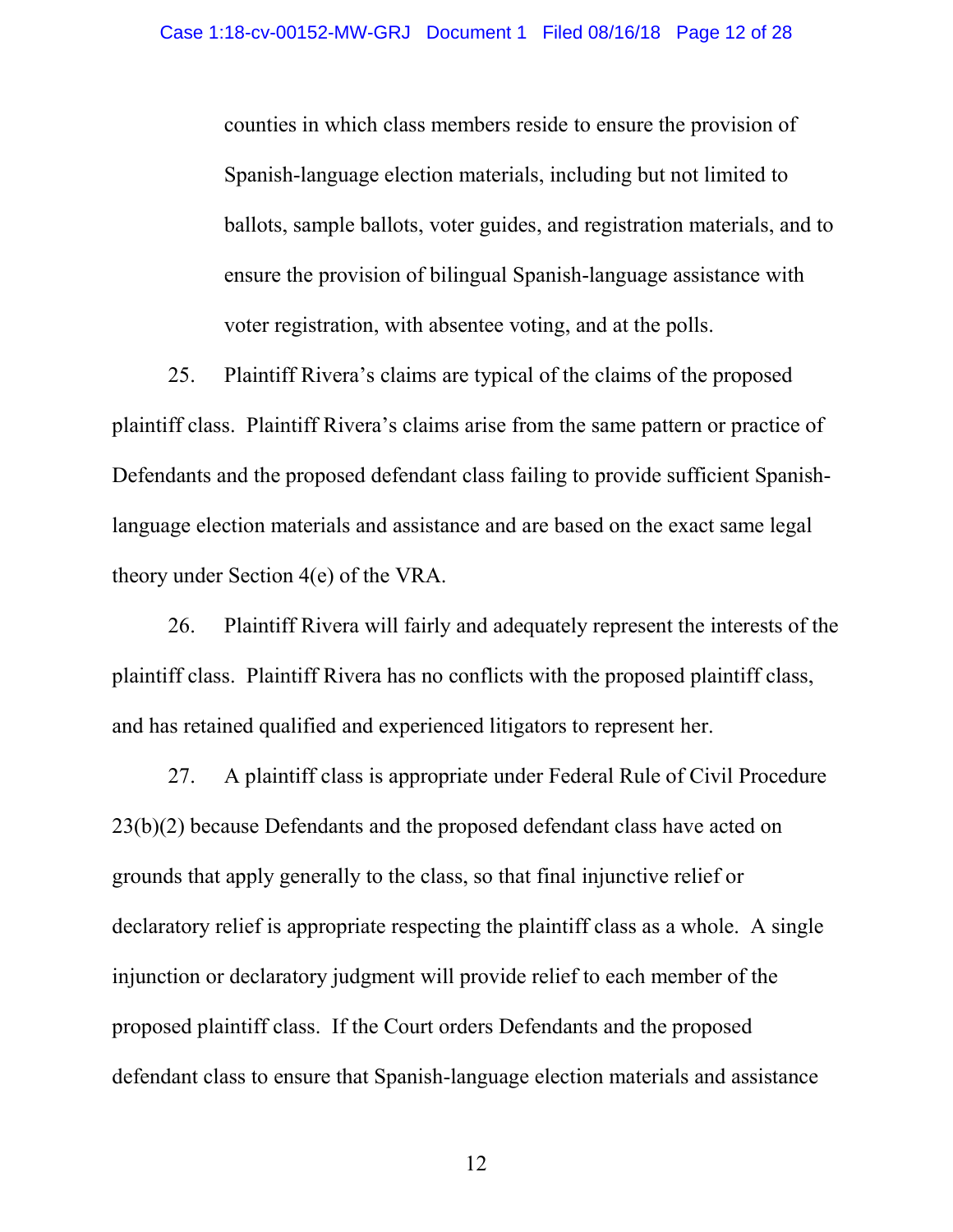are provided in the counties where plaintiff class members reside, that order would provide relief to every plaintiff class member and eliminate a barrier to each plaintiff class member's ability to effectively exercise his or her right to vote.

## **Defendants**

28. Defendant KEN DETZNER is sued in his official capacity as Secretary of State of Florida ("Secretary"). The Secretary is the chief election officer of the state of Florida and is charged with supervising and administering the election laws. Fla. Stat. §§15.13, 97.012. The Secretary is responsible for issuing regulations to ensure the "proper and equitable … implementation of" the election laws. Fla. Stat. §97.012(1). The Secretary's regulations require that "[b]allots shall be translated into other languages that are required by law or court order." Fla. Admin. Code R. 1S-2.032(3)(b). The Secretary has the authority to advise County Supervisors of Elections as to the proper methods for conducting elections and to direct County Supervisors of Elections to perform specific duties. Fla. Stat. §97.012(14), (16). The Secretary is also expressly authorized to enforce the County Supervisors of Elections' performance of their election duties and compliance with the Secretary's rules in state court. Fla. Stat. §97.012(14). The Secretary has the authority to direct and require that the County Supervisors of Elections comply with Section 4(e) of the VRA, translate and provide ballots and other election materials in Spanish, and implement any orders issued by this Court.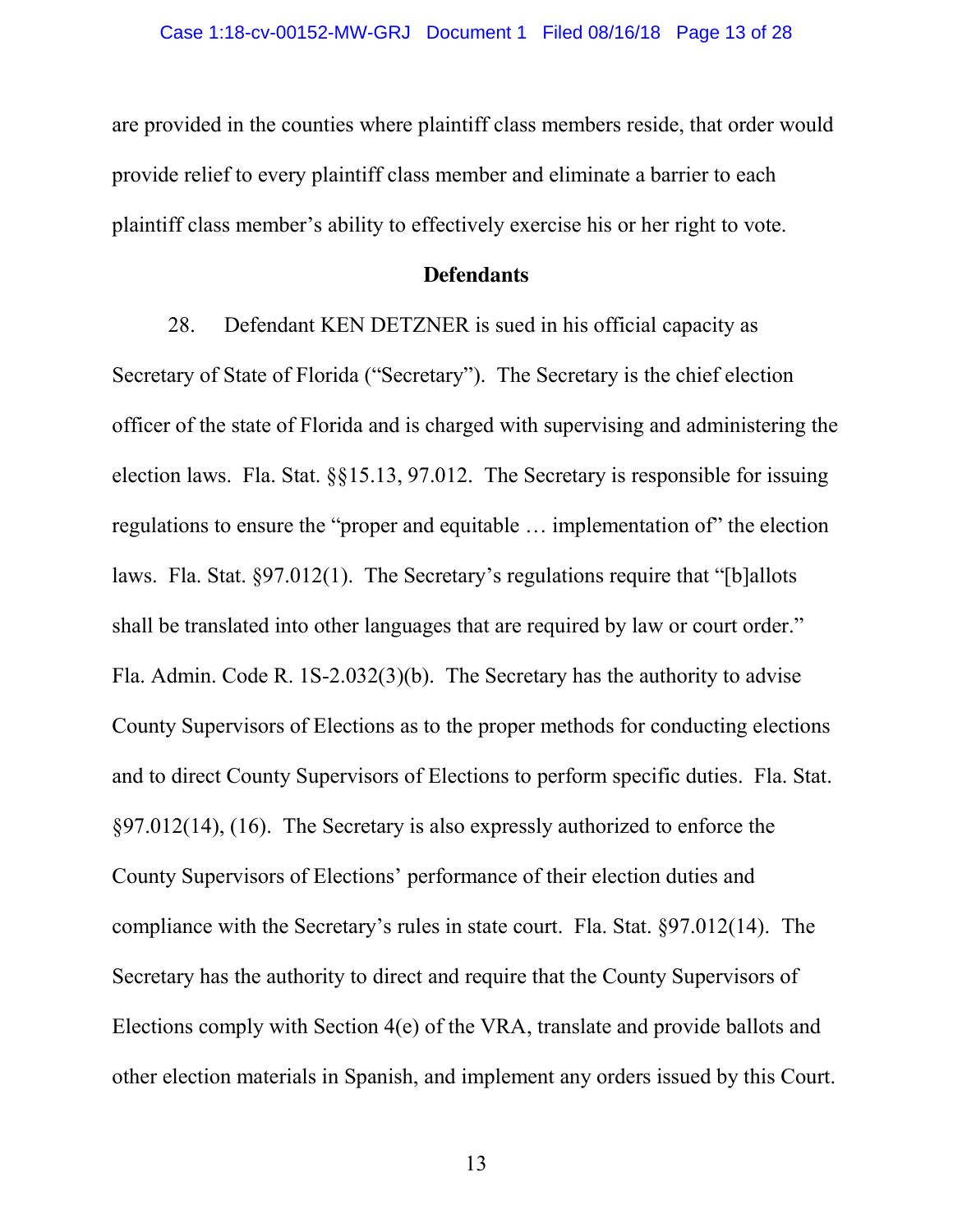29. Defendant KIM A. BARTON is sued in her official capacity as Alachua County Supervisor of Elections. Supervisor Barton is sued on her own behalf and as a representative of all other similarly-situated County Supervisors of Elections in the Counties. As the Alachua County Supervisor of Elections, Supervisor Barton is responsible for the administration of elections in Alachua County. Like all County Supervisors of Elections, her responsibilities in that regard include printing ballots, translating ballots, preparing sample ballots and voter guides, and hiring poll workers. Fla. Stat. §§101.20, 101.21, 102.012, 102.014; Fla. Admin. Code R. 1S-2.033, 1S-2.032(3).

30. In addition to bringing claims against Defendant Secretary Detzner and Defendant Supervisor Barton, Plaintiffs also bring this proceeding as a class action against the following proposed defendant class, as represented by Defendant Supervisor Barton:

Supervisors of Elections for the following counties, in their official capacities: Alachua, Bay, Brevard, Charlotte, Citrus, Clay, Columbia, Duval, Escambia, Flagler, Hernando, Highlands, Indian River, Jackson, Lake, Leon, Levy, Manatee, Marion, Martin, Monroe, Okaloosa, Okeechobee, Pasco, Putnam, St. Johns, St. Lucie, Santa Rosa, Sarasota, Sumter, Taylor, and Wakulla Counties.

31. The proposed defendant class is adequately defined by objective criteria. The members of the defendant class are specific elected officials easily identifiable from government records.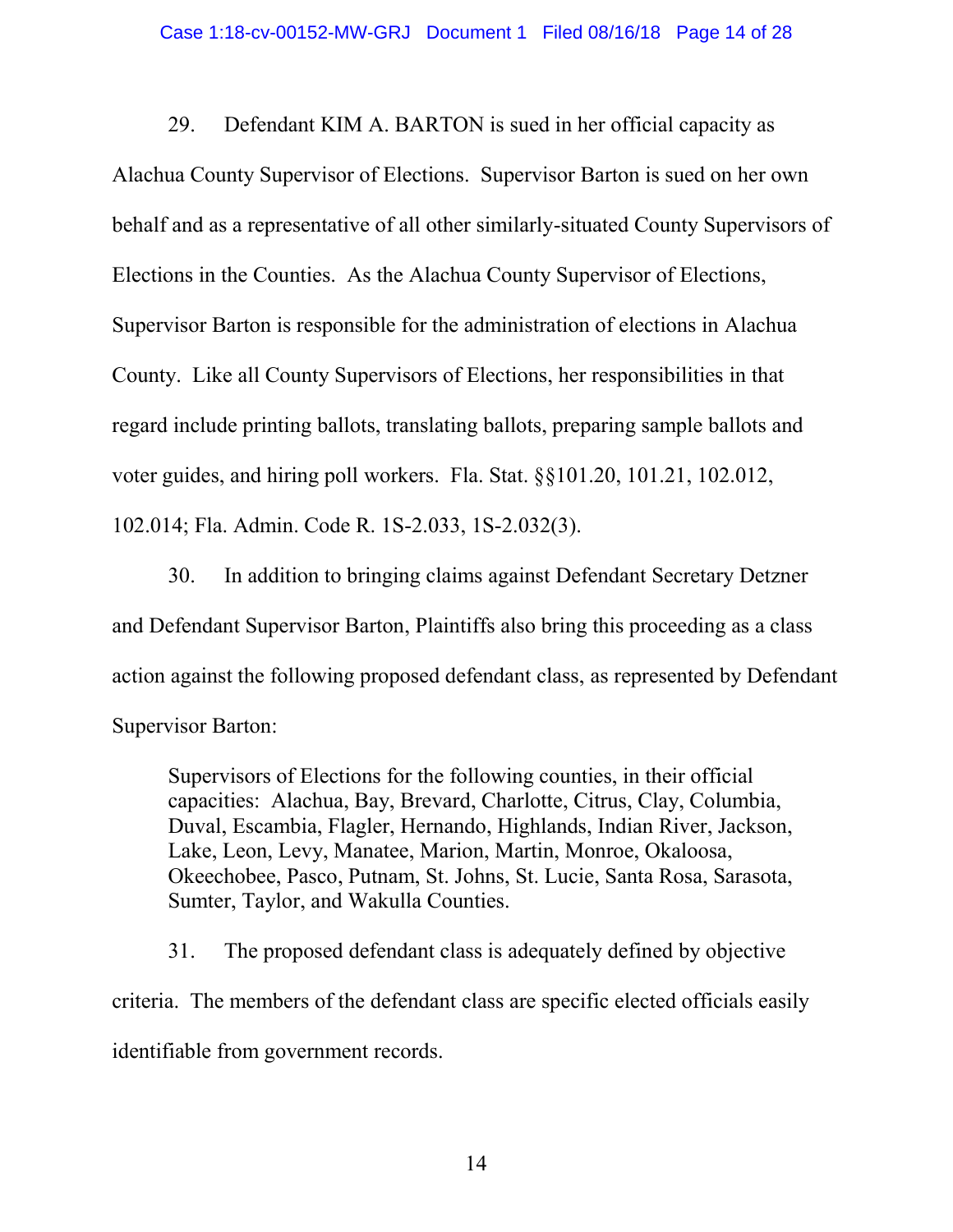#### Case 1:18-cv-00152-MW-GRJ Document 1 Filed 08/16/18 Page 15 of 28

32. The proposed defendant class is so numerous that separate joinder of all members is impracticable. Joining 32 individual County Supervisors of Elections from across the state would cause inefficient and duplicative proceedings that would be difficult and impracticable to manage.

33. There are questions of law or fact common to the proposed defendant class. The proposed defendant class members have all engaged in and intend to engage in the same course of conduct against Plaintiffs: conducting English-only elections without providing sufficient Spanish-language materials or assistance. That common course of conduct gives rise to several questions of law or fact that are amenable to class-wide resolution, including the questions listed *supra* in paragraph 24.

34. Defendant Supervisor Barton's defenses are typical of the claims or defenses of the proposed defendant class. Defendant Supervisor Barton and the class member County Supervisors of Elections are public officers with identical public duties under Florida election law and regulations and Section 4(e) of the VRA.

35. Defendant Supervisor Barton will fairly and adequately represent the interests of the defendant class. Because Defendant Supervisor Barton is empowered with the same election law enforcement and oversight functions as every other county Supervisor of Elections, she can fairly and adequately protect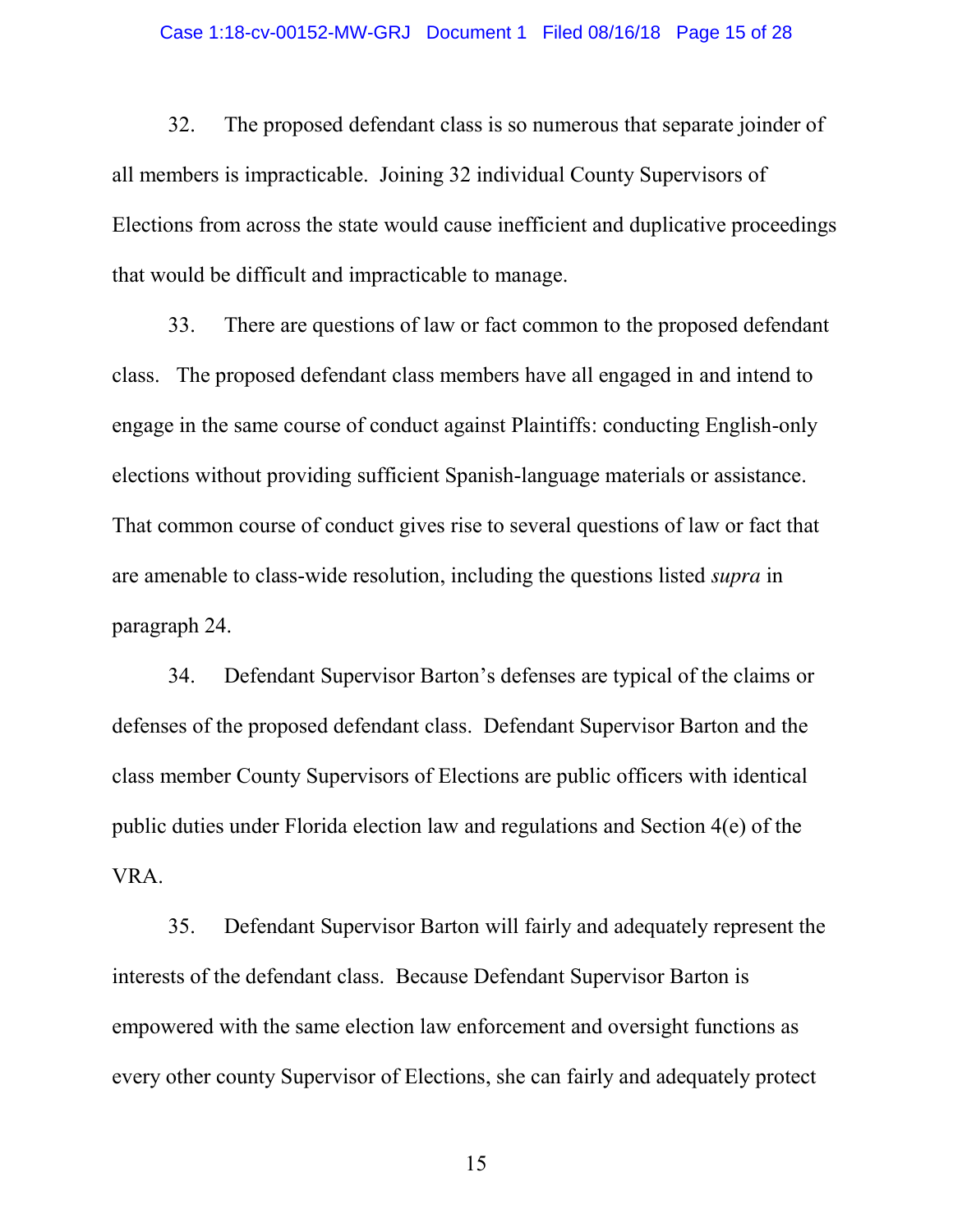#### Case 1:18-cv-00152-MW-GRJ Document 1 Filed 08/16/18 Page 16 of 28

the interests of the Defendant class of Supervisors. As a public officer, Defendant Supervisor Barton can be expected to litigate this action with the vigor and forthrightness required of a representative party.

36. A defendant class is appropriate under Federal Rule of Civil Procedure 23(b)(1)(A) because the prosecution of separate lawsuits against each county's Supervisor of Elections would create a risk of inconsistent or varying adjudications that would establish incompatible standards of conduct for voters as well as the County Supervisors of Elections. Such separate actions would create a substantial risk of incompatible standards for the provision of Spanish-language election materials and assistance that vary depending upon the county in which voters and Supervisors reside. Different standards for voters in different counties would raise equal protection issues. *See Bush v. Gore*, 531 U.S. 98, 104 (2000); *Fla. State Conference of N.A.A.C.P. v. Browning*, 522 F.3d 1153, 1185 (11th Cir. 2008).

37. A defendant class is independently appropriate under Federal Rule of Civil Procedure 23(b)(1)(B) because adjudications with respect to individual class members, as a practical matter, would be dispositive of the interests of the other members not parties to the individual adjudications or would substantially impair or impede the ability of the other nonparty members to protect their interests. All of the proposed defendant class members have identical election-related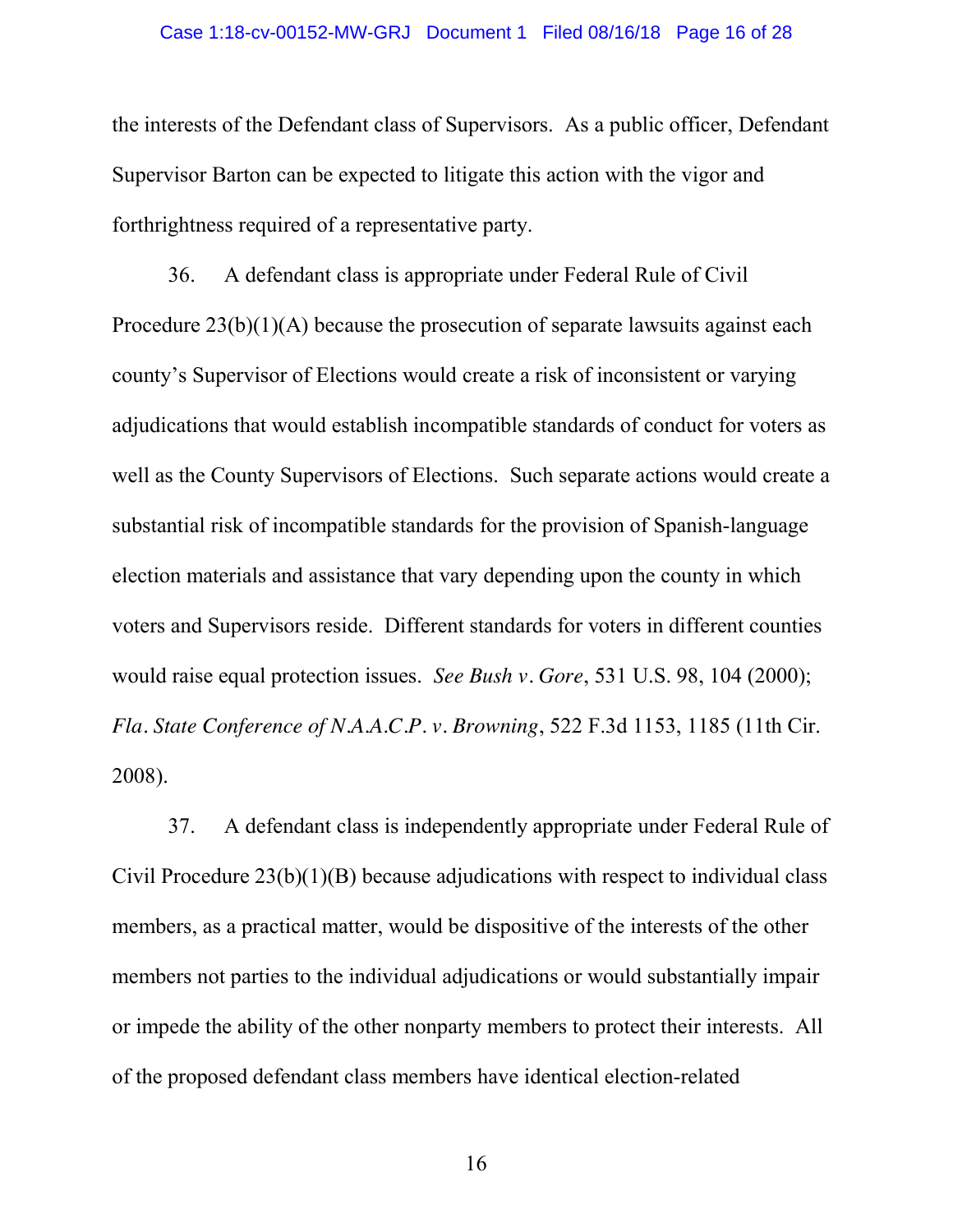### Case 1:18-cv-00152-MW-GRJ Document 1 Filed 08/16/18 Page 17 of 28

responsibilities, and all serve counties where a significant number of voters protected by Section 4(e) reside. Thus, if this case were brought only against Defendant Supervisor Barton, *all* County Supervisors of Elections in the proposed defendant class would risk running afoul of federal law if they failed to provide Spanish-language election materials and assistance in a manner consistent with any court order in this case.

38. A defendant class is also independently appropriate under Federal Rule of Civil Procedure 23(b)(2), because the relief Plaintiffs and the proposed plaintiff class seek—namely, a declaratory judgment and order to provide Spanishlanguage election materials and assistance—is identical as to each member of the defendant class, thereby making appropriate preliminary and final injunctive and corresponding declaratory relief with respect to the defendant class as a whole.

# **LEGAL BACKGROUND**

39. Section 4(e) of the Voting Rights Act of 1965 (52 U.S.C. §10303(e)) protects the voting rights of persons educated in "American-flag schools" in languages other than English, by prohibiting the States from conditioning the right to vote of such individuals on the ability to read or understand English.

40. Section 4(e) provides that no one who completed sixth grade in any "school in … any state, territory, the District of Columbia, or the Commonwealth of Puerto Rico in which the predominant classroom language was other than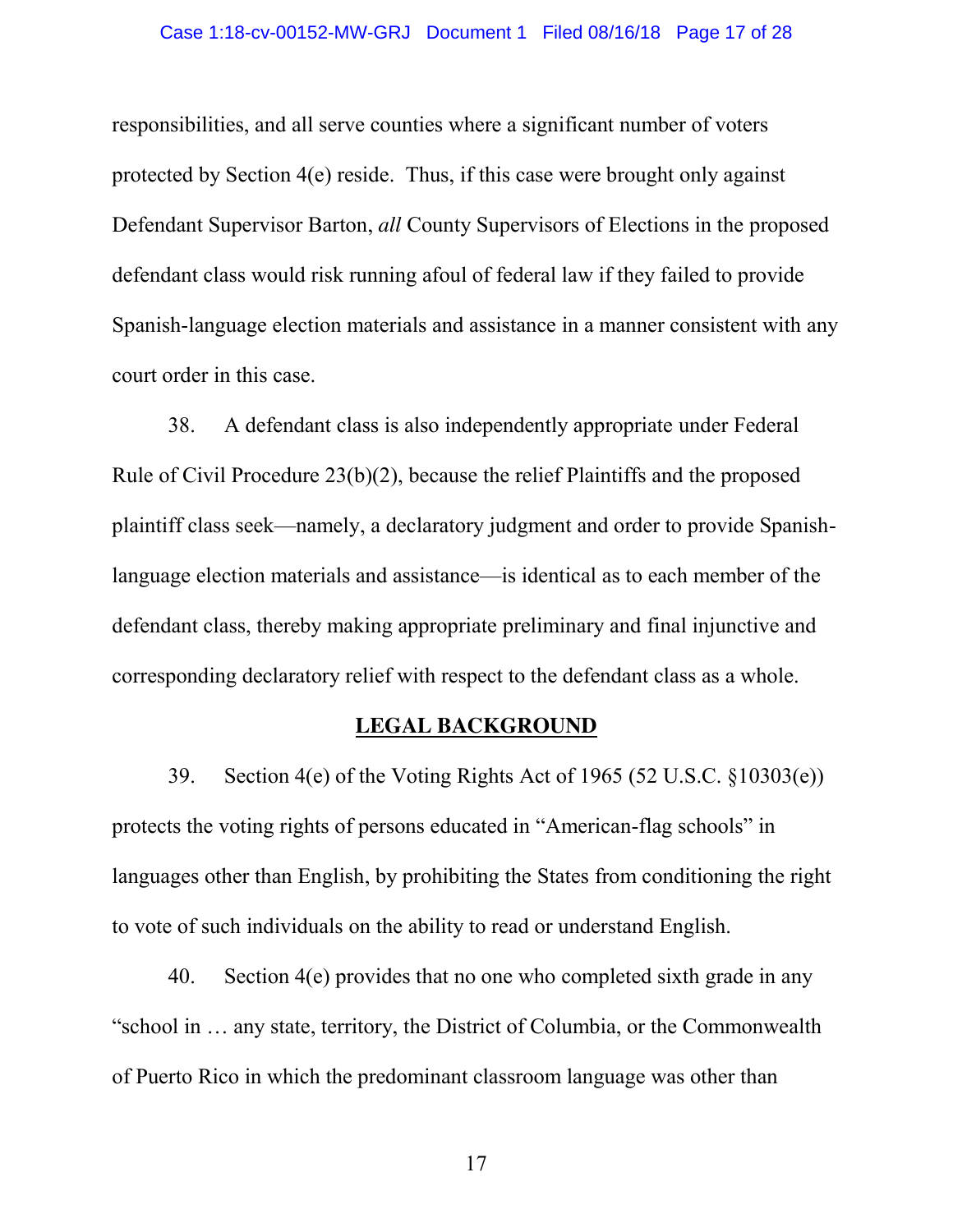#### Case 1:18-cv-00152-MW-GRJ Document 1 Filed 08/16/18 Page 18 of 28

English, shall be denied the right to vote in any Federal, State, or local election because of his inability to read, write, understand, or interpret any matter in the English language." 52 U.S.C. §10303(e)(2).

41. Congress's main purpose in enacting Section 4(e) was to protect the rights of Spanish-speaking Puerto Ricans to vote stateside. *Katzenbach v. Morgan*, 384 U.S. 641, 645 & n.3, 652 (1966).

42. Congress later eliminated the sixth-grade education requirement from Section 4(e). *See* 52 U.S.C. §10501(a); *Arroyo v. Tucker*, 372 F. Supp. 764, 766 (E.D. Pa. 1974).

43. As a result, Section 4(e) now applies to all "persons who attended any number of years of school in Puerto Rico*." Puerto Rican Org. for Political Action v. Kusper*, 490 F.2d 575, 579 (7th Cir. 1973) ("*Kusper II*").

44. Under Section 4(e), States must provide Spanish-language voting materials and assistance to all persons who attended school in Puerto Rico and are unable to vote effectively in English. *United States v. Berks Cty.*, 277 F. Supp. 2d 570, 579 (E.D. Pa. 2003) (collecting cases).

## **FACTUAL ALLEGATIONS**

45. Plaintiff Rivera, plaintiff class members, and members of Mi Familia Vota Education Fund were educated in schools in Puerto Rico in which the classroom language was predominately Spanish.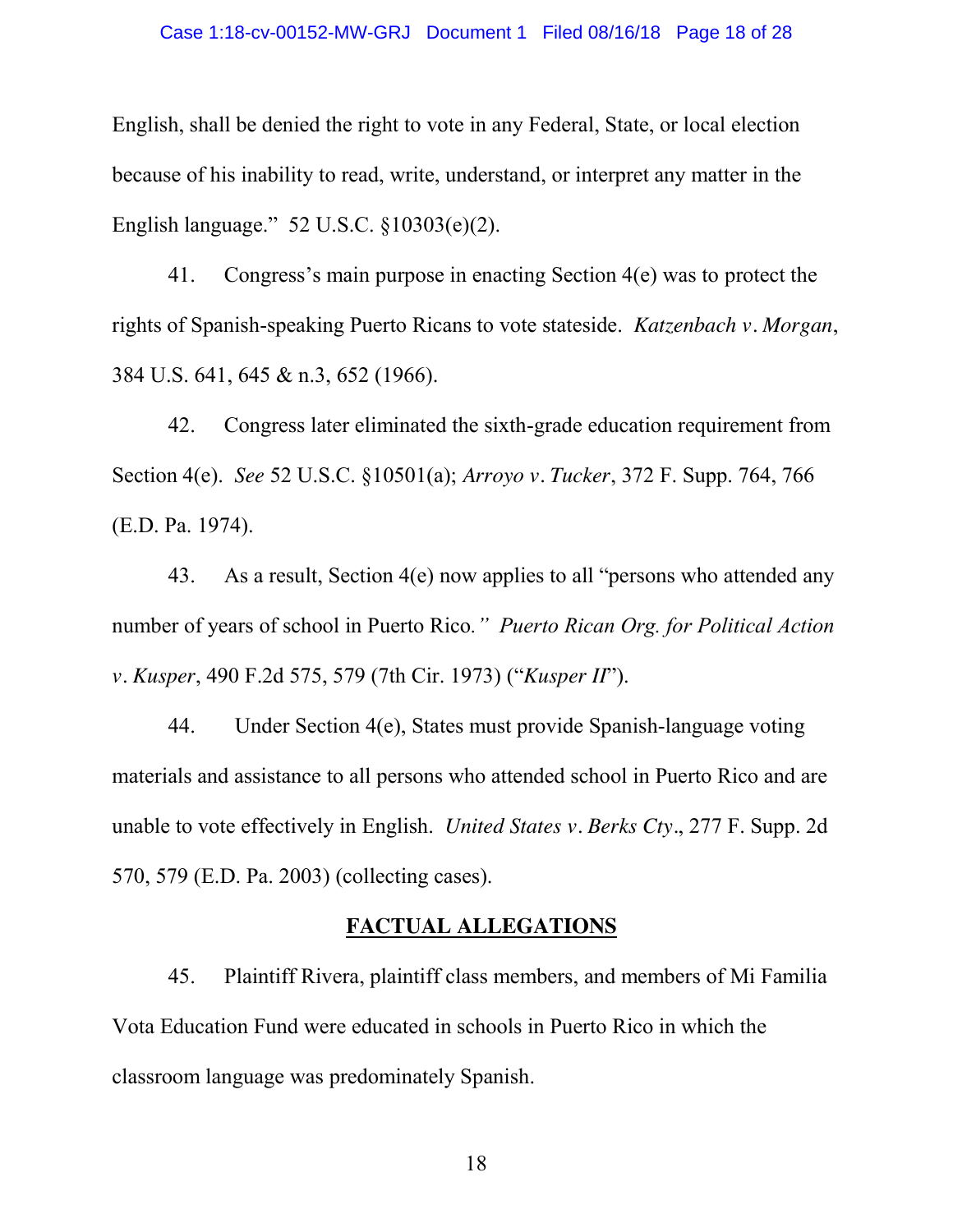#### Case 1:18-cv-00152-MW-GRJ Document 1 Filed 08/16/18 Page 19 of 28

46. Although Plaintiff Rivera, plaintiff class members, and members of Mi Familia Vota Education Fund now reside in the Counties, they do not understand, read, speak, or write English sufficiently to be able to vote effectively in an English-only election.

47. Plaintiff Rivera, plaintiff class members, and members of Mi Familia Vota Education Fund are eligible – and many want and intend – to vote in Florida's elections, including in the upcoming November 6, 2018 general election.

48. But unless registration and election instructions, ballots, voter education and outreach materials, and assistance are provided in the Spanish language, Plaintiff Rivera, plaintiff class members, and members of Mi Familia Vota Education Fund will be unable to vote effectively.

49. The Counties are each home to a substantial population of citizens who are eligible to vote, attended school in Puerto Rico in which the classroom language was predominately Spanish, and are unable to vote effectively in English.

50. The U.S. Census Bureau's 2011-2015 American Community Survey (ACS) estimated that 143,559 adults aged 18 years-old and over of Puerto Rican heritage reside in the Counties. An estimated 97,355 of these adults of Puerto Rican heritage speak Spanish at home. Among these Puerto Rican adults who speak Spanish at home, an estimated 30,302 are not proficient in English, meaning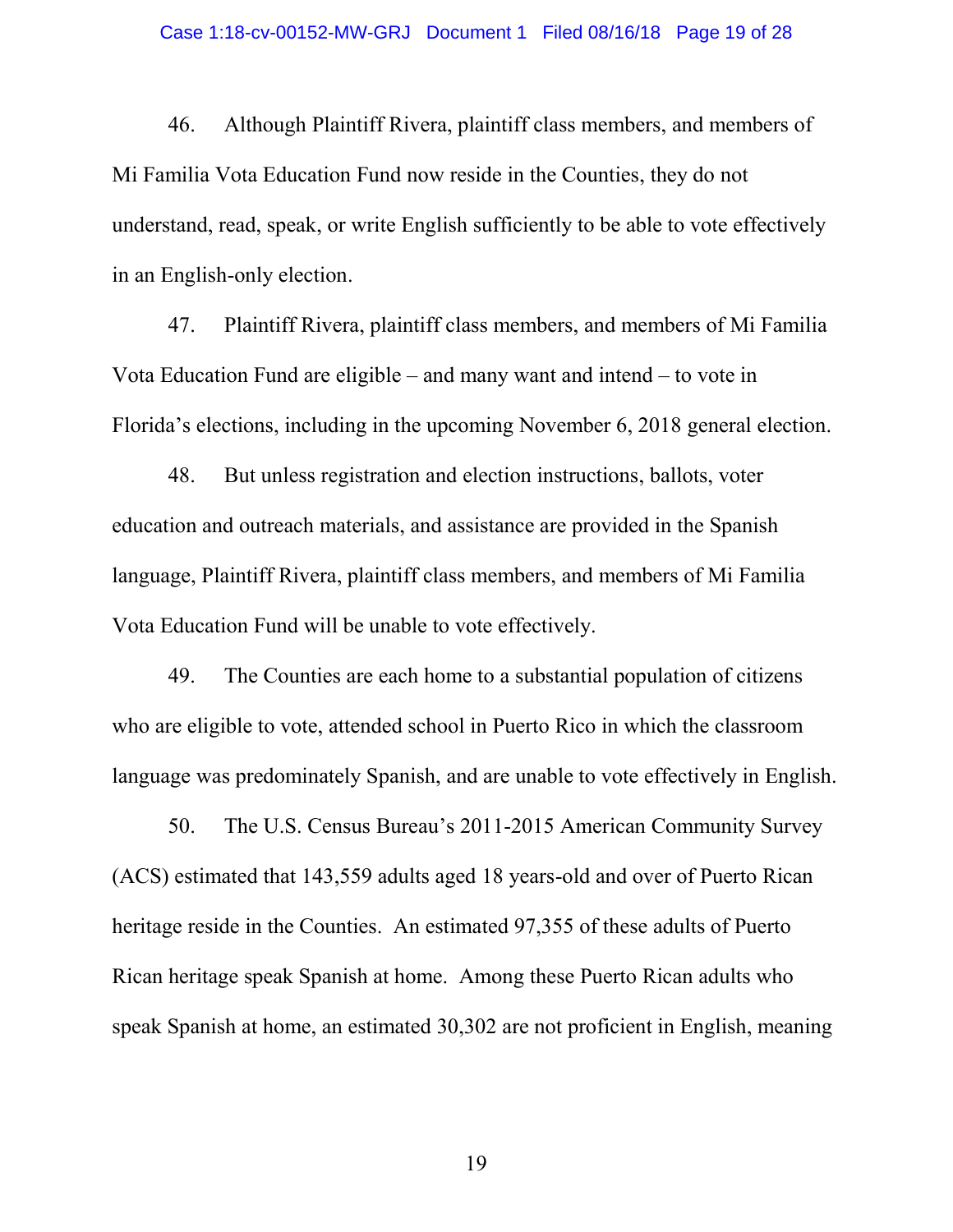#### Case 1:18-cv-00152-MW-GRJ Document 1 Filed 08/16/18 Page 20 of 28

they are "unable to speak or understand English adequately enough to participate in the electoral process."  $52 \text{ U.S.C. } \S 10503(b)(3)(B)$ .

51. Many of these individuals attended at least some school in Puerto Rico in which the primary language of instruction was not English, because "[t]he primary language of classroom instruction in Puerto Rico is Spanish." *Berks Cty.*, 277 F. Supp. 2d at 574; *see* P.R. Regs. DE REG. 8115, Art. III, §B.

52. In addition, data from the Florida Division of Elections reflects that more than 36,500 registered voters in the Counties identified themselves on their voter registration forms as being born in Puerto Rico. The Counties include many more adults who were born in Puerto Rico and are eligible to vote, but who have not yet registered, as well as additional registered Puerto Ricans who did not volunteer their birthplace because it is not required on the registration form. Many of these individuals have limited English proficiency.

53. The Counties' first-generation Puerto Rican population has increased significantly in the wake of Hurricane Maria in September 2017.

54. Most of those recently-arrived residents were educated at Spanishlanguage schools in Puerto Rico, and many are not proficient in English.

55. Like Plaintiff Rivera and members of Mi Familia Vota Education Fund, the plaintiff class of thousands of Spanish-speaking Puerto Ricans who currently reside and are eligible to vote in the Counties but who are not proficient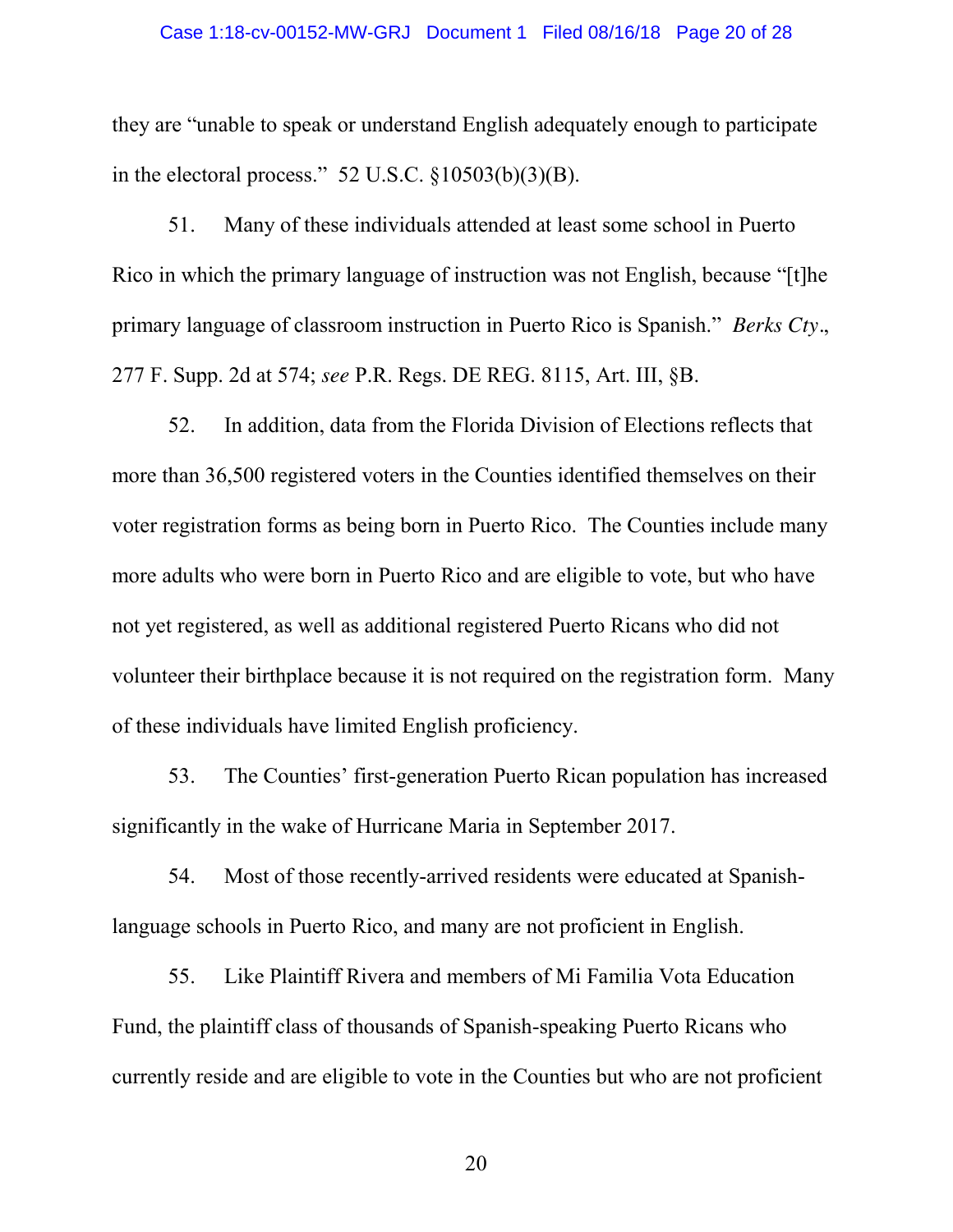#### Case 1:18-cv-00152-MW-GRJ Document 1 Filed 08/16/18 Page 21 of 28

in English will not be able to vote effectively unless they have access to Spanishlanguage ballots, election materials, and assistance.

56. The "right to vote means the right to effectively register the voter's political choice." *Puerto Rican Org. For Political Action v. Kusper*, 350 F. Supp. 606, 610 (N.D. Ill. 1972) ("*Kusper I*"), *aff'd, Kusper II*, 490 F.2d 575, 580 (7th Cir. 1973).

57. If the Counties' registration materials and assistance, voting guides, voting instructions, ballots or ballot labels on voting machines, and other election materials are provided only in English, the ability to vote effectively of Plaintiff Rivera, members of Mi Familia Vota Education Fund, and the class of similarlysituated citizens who have limited or no English proficiency will be seriously impaired.

58. Plaintiff Rivera, members of Mi Familia Vota Education Fund, and all other similarly-situated class members in the Counties are therefore entitled to such materials and assistance as may be necessary to enable them to vote effectively, including bilingual ballots, registration and other election materials, and assistance.

59. The Counties in the defendant class conduct English-only elections and do not provide Spanish-language ballots, or sufficient other Spanish-language election materials or assistance.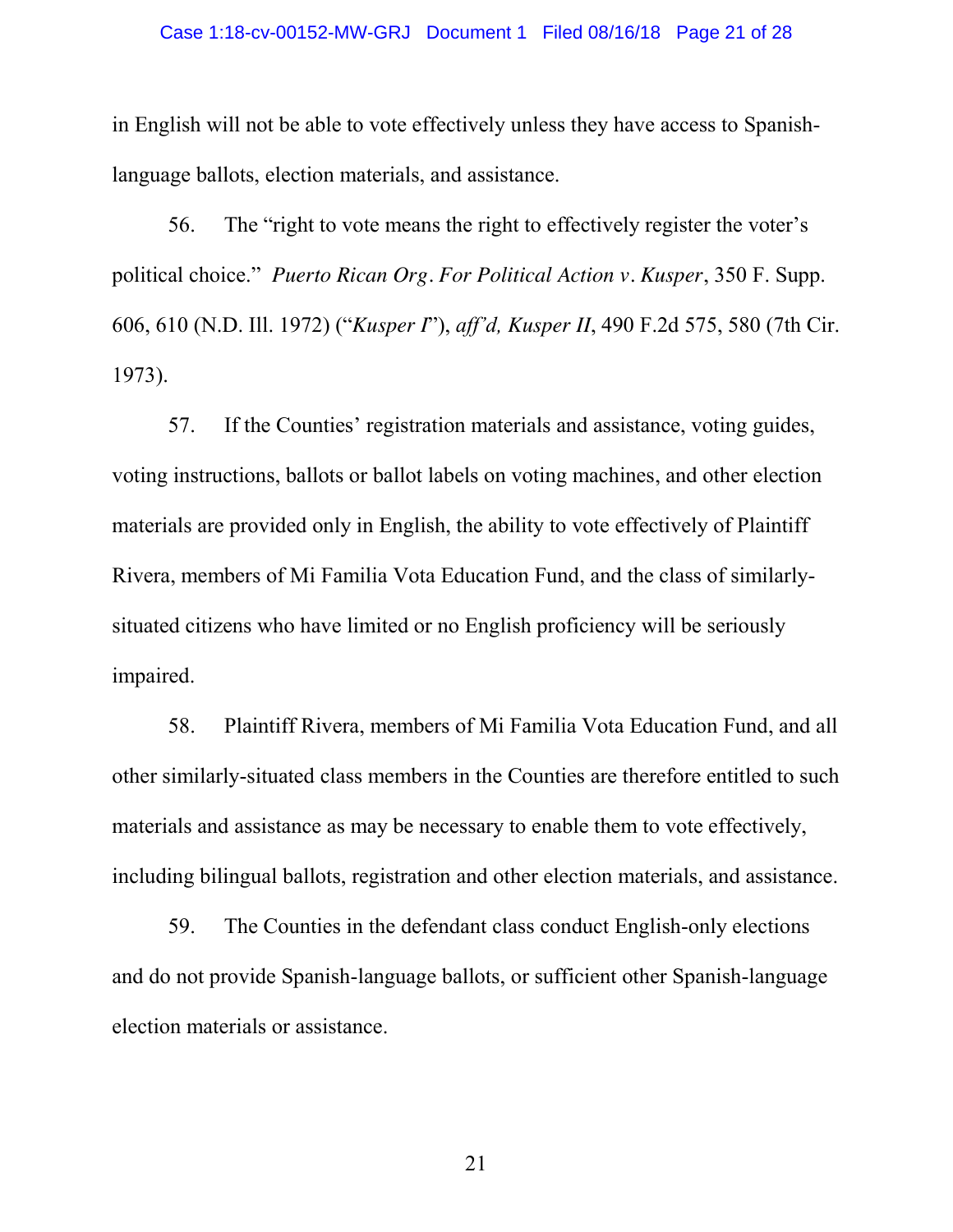#### Case 1:18-cv-00152-MW-GRJ Document 1 Filed 08/16/18 Page 22 of 28

60. By not providing Spanish-language ballots or sufficient other Spanishlanguage election materials and assistance, the Counties condition the right to vote of plaintiff class members on their ability to read, write, understand, or interpret the English language.

61. Although many of the Counties have been repeatedly requested to do so, the Counties will not and/or have not made binding commitments to provide Spanish-language ballots or sufficient Spanish-language registration and other election materials or assistance at the polls for the upcoming November 2018 general election.

62. In April 2018, Plaintiffs Mi Familia Vota Education Fund, UnidosUS, Vamos4PR, and a coalition of other groups sent letters to the Supervisors of Elections of 13 of the largest Counties in the defendant class, including Defendant Supervisor Barton, with copies to Defendant Secretary Detzner and to the President of the Florida State Association of Supervisors of Elections, Inc., demanding that they provide Spanish-language materials and assistance under Section 4(e) for the upcoming 2018 elections.

63. In June 2018, Plaintiffs Mi Familia Vota Education Fund, UnidosUS, Vamos4PR, and the other members of the coalition sent follow-up letters to the Supervisors of Election of those 13 Counties, including Defendant Supervisor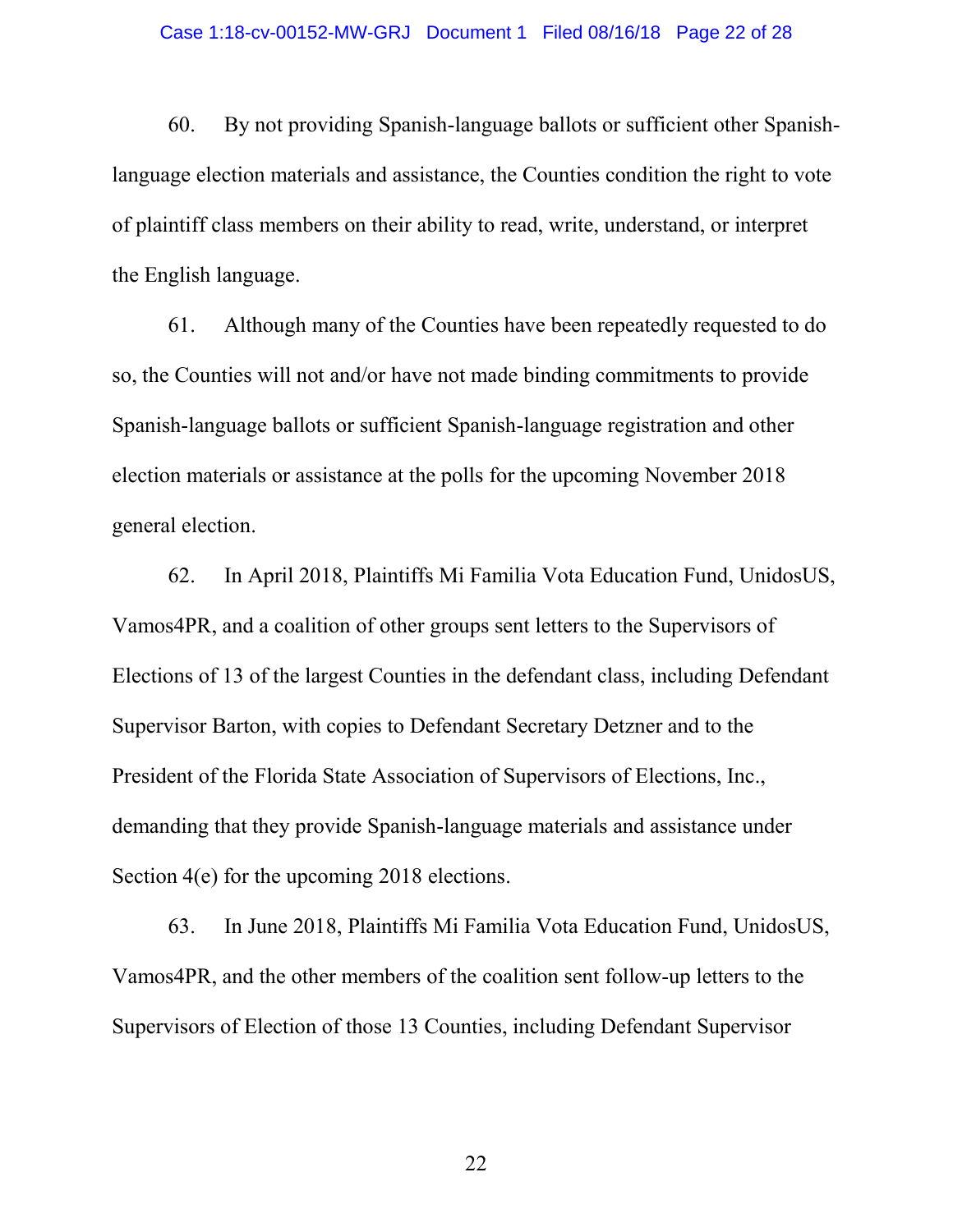#### Case 1:18-cv-00152-MW-GRJ Document 1 Filed 08/16/18 Page 23 of 28

Barton, with copies to Defendant Secretary Detzner and to the President of the Florida State Association of Supervisors of Elections, Inc., reiterating that demand.

64. Despite these efforts, the Counties have stated that they will not provide Spanish-language ballots for the 2018 elections. In addition, none of the Counties has formally committed to provide sufficient Spanish-language election materials and assistance for the 2018 elections.

65. If the Counties do not provide Spanish-language ballots, other election materials, and assistance for the 2018 and subsequent Florida elections, Plaintiff Rivera, members of Mi Familia Vota Education Fund, and all similarly-situated individuals in the plaintiff class will effectively be disenfranchised.

66. The right to vote is a precious and fundamental right that is the heart of our democracy. The loss of that right for the 2018 general election, and any subsequent elections, for Plaintiff Rivera, members of Mi Familia Vota Education Fund, and the members of the proposed plaintiff class, is an irreparable injury.

67. The Organizational Plaintiffs' diversion of resources, including staff and volunteer time, during the run-up to the November 6, 2018 elections to support plaintiff class members who are entitled to Spanish-language materials and assistance under Section 4(e) are also irreparable injuries. Even if those Plaintiff organizations could be compensated for their expenditures, they will not be able to regain the opportunity to use their resources to educate and mobilize voters prior to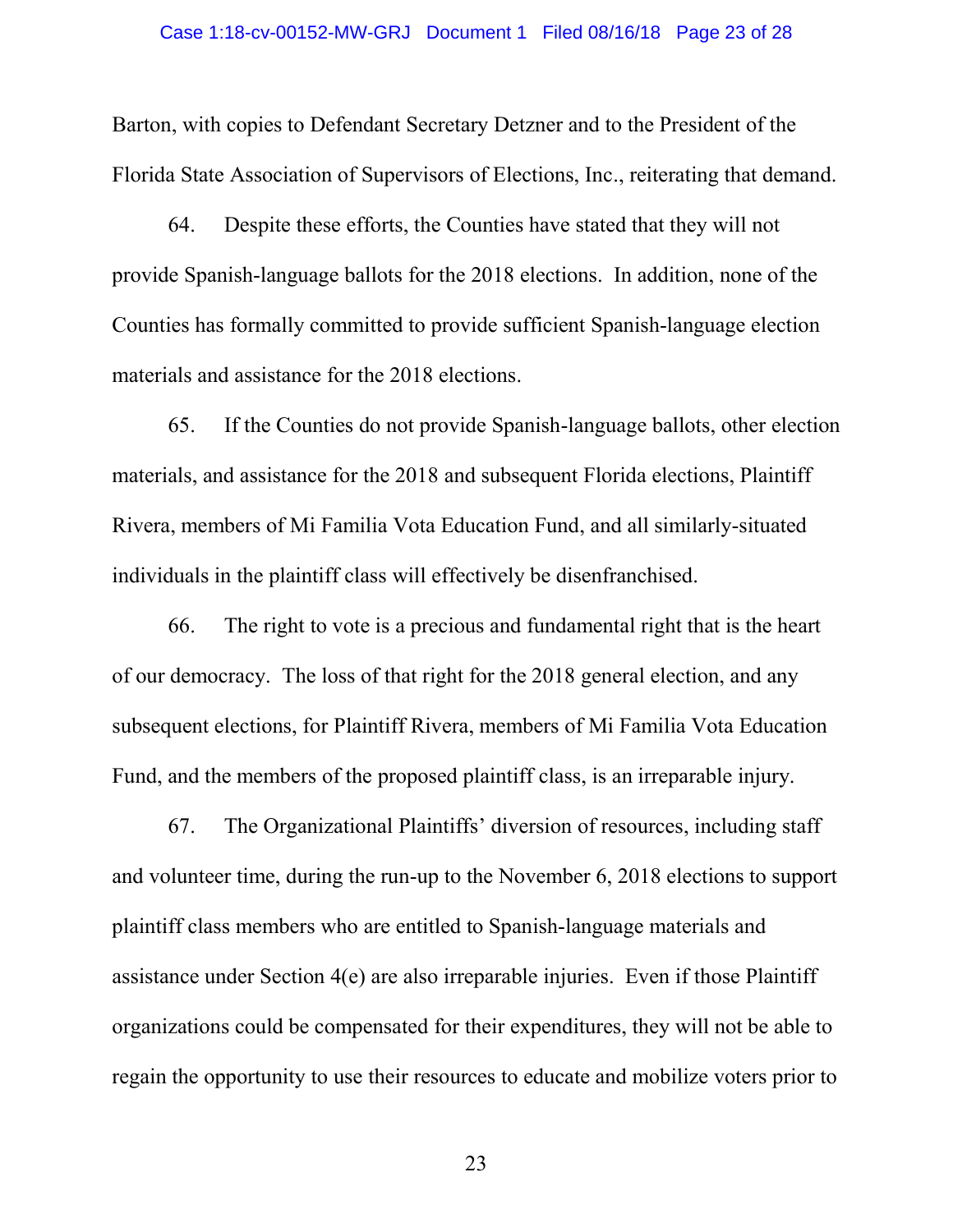the 2018 election. The Organizational Plaintiffs will suffer similar irreparable injury for every election in which Spanish-language materials and assistance are not provided as required by Section 4(e) of the VRA.

68. Because the registration deadline for the 2018 general election is October 9, 2018, and the election is November 6, 2018, the irreparable injury to Plaintiff Rivera, affected members of Mi Familia Vota Education Fund, and plaintiff class members is imminent.

69. Requiring Defendants to ensure that the Counties provide Spanishlanguage ballots, materials, and election assistance for the 2018 general and other upcoming elections serves the public's strong interest in ensuring that every qualified voter is able to participate equally in the electoral process.

70. The irreparable injuries and fundamental right to vote of Plaintiff Rivera, affected members of Mi Familia Vota Education Fund, and the thousands of members of the plaintiff class far outweigh any hardship that Defendants might contend they face in ensuring the provision of Spanish-language election materials and assistance.

# **CAUSES OF ACTION**

# **COUNT I (Violation of the Voting Rights Act, 52 U.S.C. §10303(e))**

71. Plaintiffs repeat and reallege the allegations in all the preceding paragraphs as if fully set forth herein.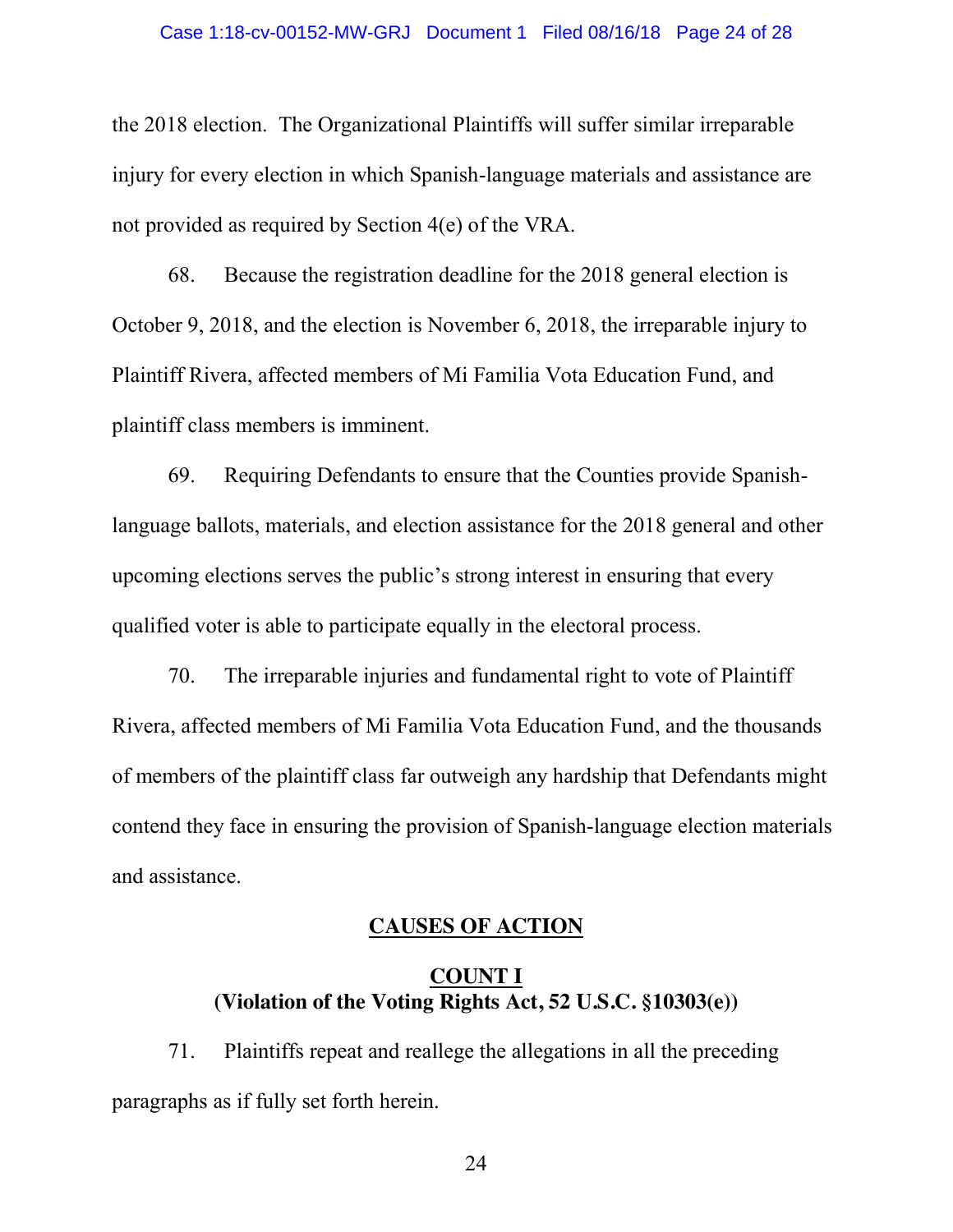72. Section 4(e) of the Voting Rights Act, 52 U.S.C. §10303(e), prohibits denying the right to vote to any person who attended a school in Puerto Rico in which the predominant classroom language was other than English, because of his or her inability to read, write, understand, or interpret any matter in the English language.

73. Plaintiff Rivera, members of Mi Familia Vota Education Fund, and the thousands of members of the plaintiff class attended school in Puerto Rico in which the predominant classroom language was other than English, and are not able to vote effectively in English.

74. Defendant Secretary Detzner authorizes and permits the Counties to provide English-only ballots, registration and election materials, instructions, and assistance, and does not require the Counties to provide bilingual ballots or Spanish-language election materials, instructions, or assistance.

75. Defendant Supervisor Barton and the members of the defendant class have failed to provide Spanish-language ballots, and fail to provide sufficient other Spanish-language election materials and assistance.

76. By failing to require and provide Spanish-language ballots and sufficient Spanish-language registration and election materials and assistance to Plaintiff Rivera, affected members of Mi Familia Vota Education Fund, and plaintiff class members, Defendants Detzner, Barton, and the members of the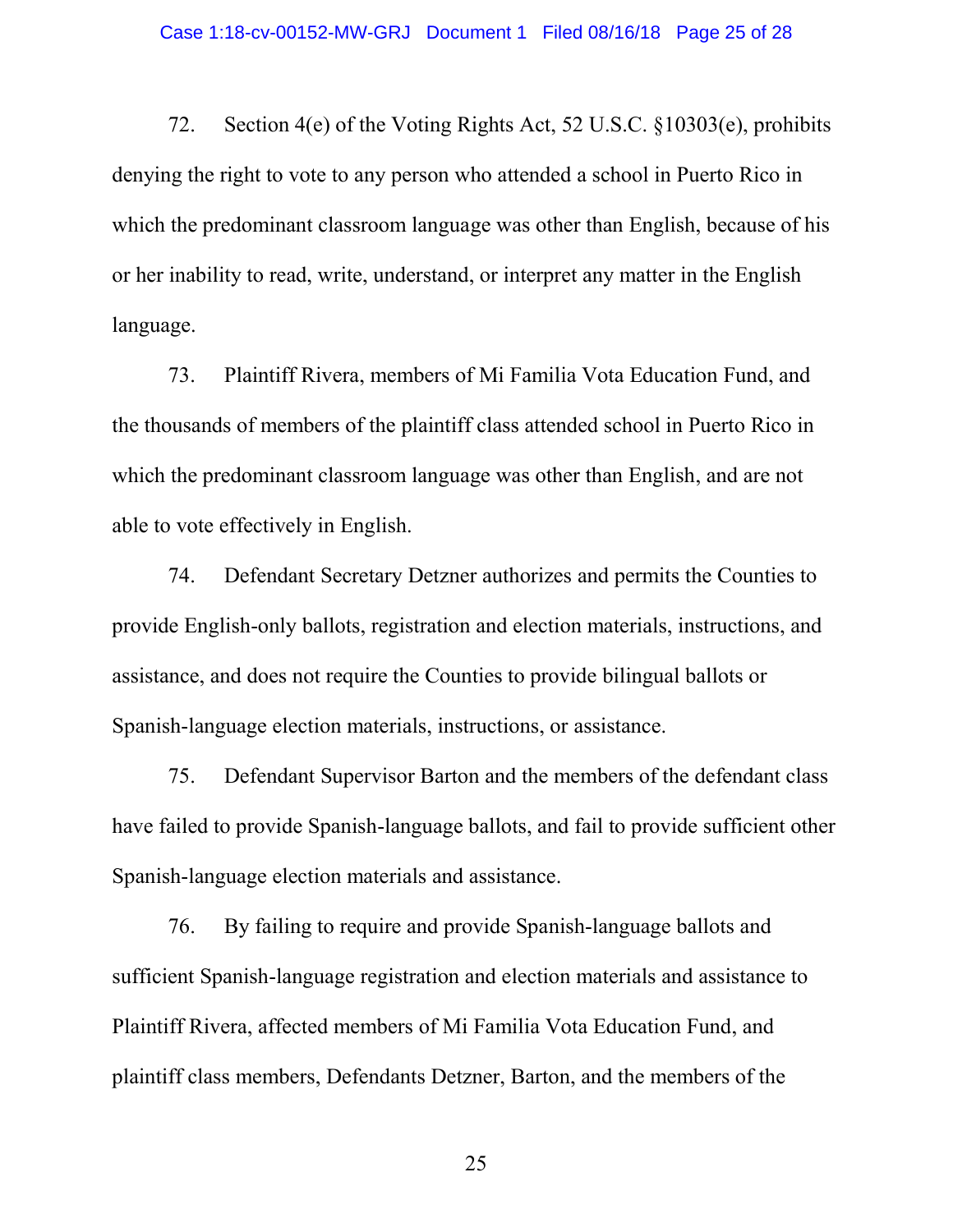#### Case 1:18-cv-00152-MW-GRJ Document 1 Filed 08/16/18 Page 26 of 28

defendant class are denying these thousands of American citizens the right to vote because of their inability to read, write, understand, or interpret any matter in the English language, in violation of 52 U.S.C. §10303(e).

77. Defendants' and defendant class members' conduct disenfranchises Plaintiff Rivera, affected members of Mi Familia Vota Education Fund, and the members of the plaintiff class. Absent this Court's intervention, Plaintiff Rivera, affected members of Mi Familia Vota Education Fund, and the thousands of plaintiff class members will suffer irreparable harm as a result of Defendants' and the defendant class members' conduct.

78. To avoid imminent and irreparable harm, Defendants' and the defendant class members' conduct must be preliminarily and permanently enjoined and Defendants and the defendant class members must be ordered to comply with 52 U.S.C. §10303(e) forthwith, as set forth *infra* in the Prayer for Relief.

# **PRAYER FOR RELIEF**

THEREFORE, Plaintiffs pray that the Court order the following relief and remedies:

1. Declare and adjudge that Defendants' and the defendant class members' conducting of English-only elections in the Counties violates 52 U.S.C. §10303(e).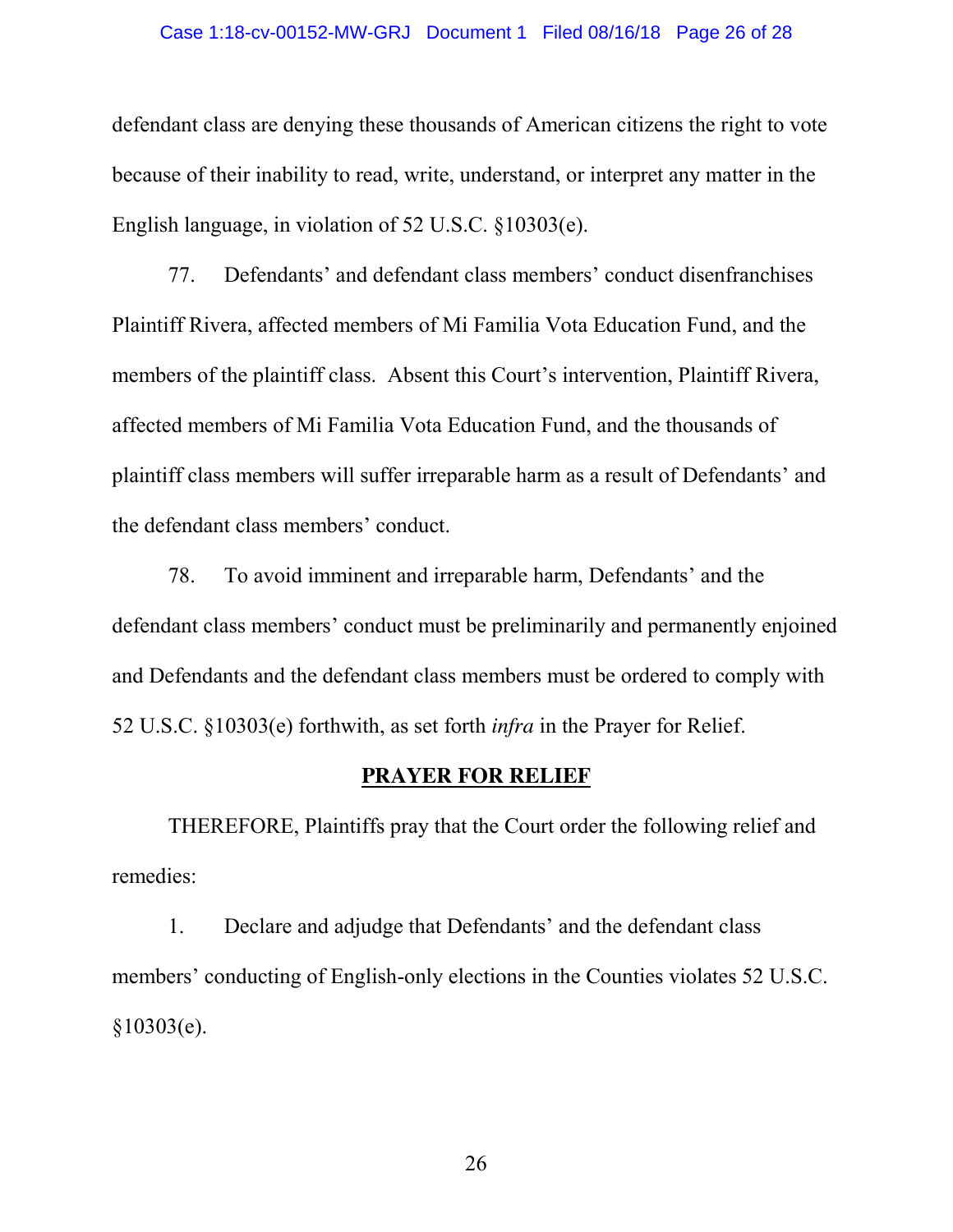## Case 1:18-cv-00152-MW-GRJ Document 1 Filed 08/16/18 Page 27 of 28

2. Grant a preliminary and permanent injunction (a) enjoining Defendants and the defendant class from conducting or allowing the conducting of elections without Spanish-language ballots and sufficient Spanish-language election materials and assistance in the Counties and (b) requiring Defendants and the defendant class to issue directives and take all other measures necessary to ensure that all election materials provided in English in the Counties—including but not limited to paper ballots, voting machine ballots, sample ballots, absentee ballots, voting guides, voting instructions, registration materials, polling place signage, and websites—are also provided in Spanish for the 2018 general election and all subsequent elections; and that Spanish-speaking poll workers are provided at the polls to assist voters during the 2018 general election and all subsequent elections, and Spanish speakers are made available to assist with voter registration and absentee voting before the 2018 general election and all subsequent elections.

3. Award Plaintiffs' attorneys' fees and costs, including pursuant to 52 U.S.C. §10310(e) and 42 U.S.C. §1988; and

4. Award all such other and further relief as the Court deems to be just and equitable.

Dated: August 16, 2018 Respectfully submitted,

By: */s/ Kira Romero-Craft* Kira Romero-Craft